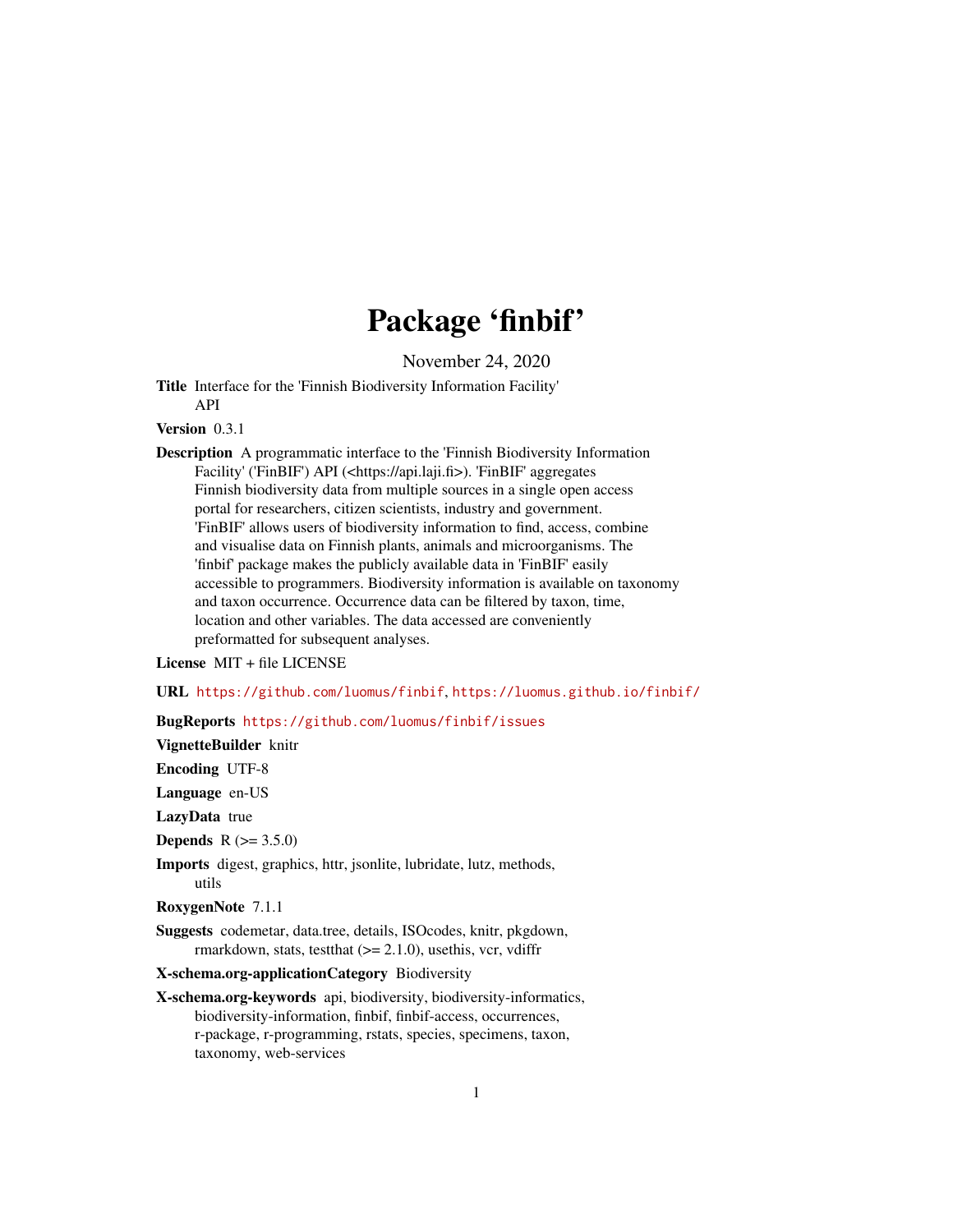<span id="page-1-0"></span>X-schema.org-isPartOf https://species.fi

NeedsCompilation no

Author LUOMUS - Finnish Museum of Natural History [cph], William Morris [aut, cre] (<https://orcid.org/0000-0002-8686-4154>)

Maintainer William Morris <willi@mmorris.email>

Repository CRAN

Date/Publication 2020-11-24 08:40:02 UTC

# R topics documented:

|       |         | 2              |
|-------|---------|----------------|
|       |         | $\mathbf{3}$   |
|       |         | $\overline{4}$ |
|       |         | -5             |
|       | filters | -5             |
|       |         |                |
|       |         |                |
|       |         | -11            |
|       |         |                |
|       |         |                |
|       |         |                |
|       |         |                |
|       |         |                |
|       |         |                |
|       |         |                |
|       |         | -19            |
|       |         |                |
|       |         | 21             |
| Index |         | 26             |

finbif-package *finbif: Interface for the 'Finnish Biodiversity Information Facility' API*

#### Description

A programmatic interface to the 'Finnish Biodiversity Information Facility' ('FinBIF') API (<https://api.laji.fi>). 'FinBIF' aggregates Finnish biodiversity data from multiple sources in a single open access portal for researchers, citizen scientists, industry and government. 'FinBIF' allows users of biodiversity information to find, access, combine and visualise data on Finnish plants, animals and microorganisms. The 'finbif' package makes the publicly available data in 'FinBIF' easily accessible to programmers. Biodiversity information is available on taxonomy and taxon occurrence. Occurrence data can be filtered by taxon, time, location and other variables. The data accessed are conveniently preformatted for subsequent analyses.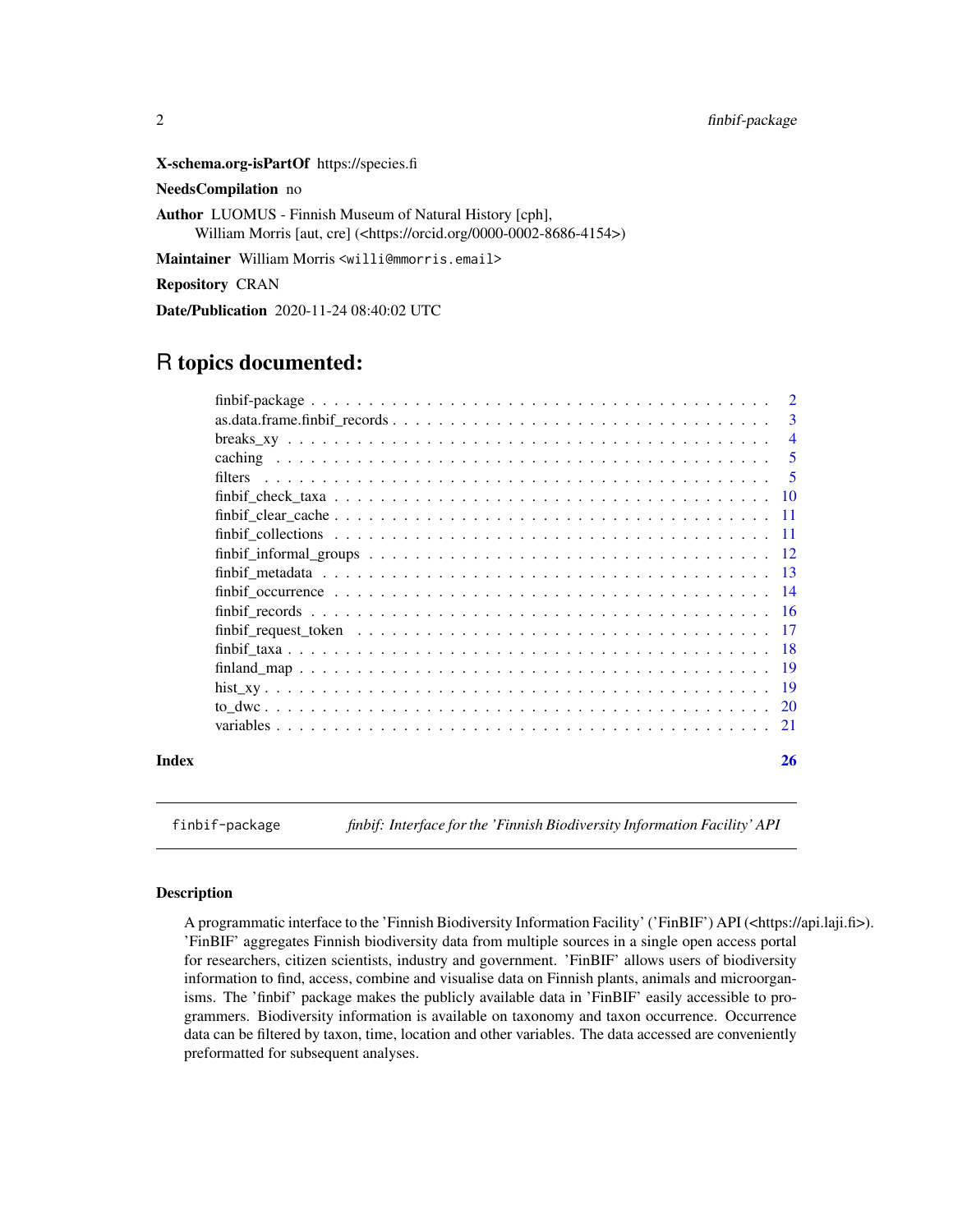#### <span id="page-2-0"></span>Package options

finbif\_api\_url Character. The base url of the API to query. Default: "api.laji.fi"

finbif\_api\_version Character. The API version to use. Default: "v0"

- finbif\_use\_cache Logical. Should API queries by cached. Default: TRUE
- finbif\_cache\_path Character. The path to the directory where to store cached API queries. If unset (the default) in memory caching is used.
- finbif\_tz Character. The timezone used by finbif functions that compute dates and times. Default: Sys.timezone()
- finbif\_locale Character. One of the supported two-letter ISO 639-1 language codes. Current supported languages are English, Finnish, Swedish, Russian, and Sami (Northern). By default, the system settings are used to set this option if they are set to one of the supported languages, otherwise English is used.

#### Author(s)

Maintainer: William Morris <willi@mmorris.email> [\(ORCID\)](https://orcid.org/0000-0002-8686-4154)

Other contributors:

• LUOMUS - Finnish Museum of Natural History [copyright holder]

#### See Also

Useful links:

- <https://github.com/luomus/finbif>
- <https://luomus.github.io/finbif/>
- Report bugs at <https://github.com/luomus/finbif/issues>

as.data.frame.finbif\_records

*Coerce a* finbif\_records\* *object to a* data.frame

#### Description

Converts the result of a FinBIF query to a data.frame.

#### Usage

```
## S3 method for class 'finbif_records'
as.data.frame(x, ..., locale = getOption("finbif_locale"))
## S3 method for class 'finbif_records_list'
as.data.frame(x, ..., locale = getOption("finbif_locale"), quiet = TRUE)
```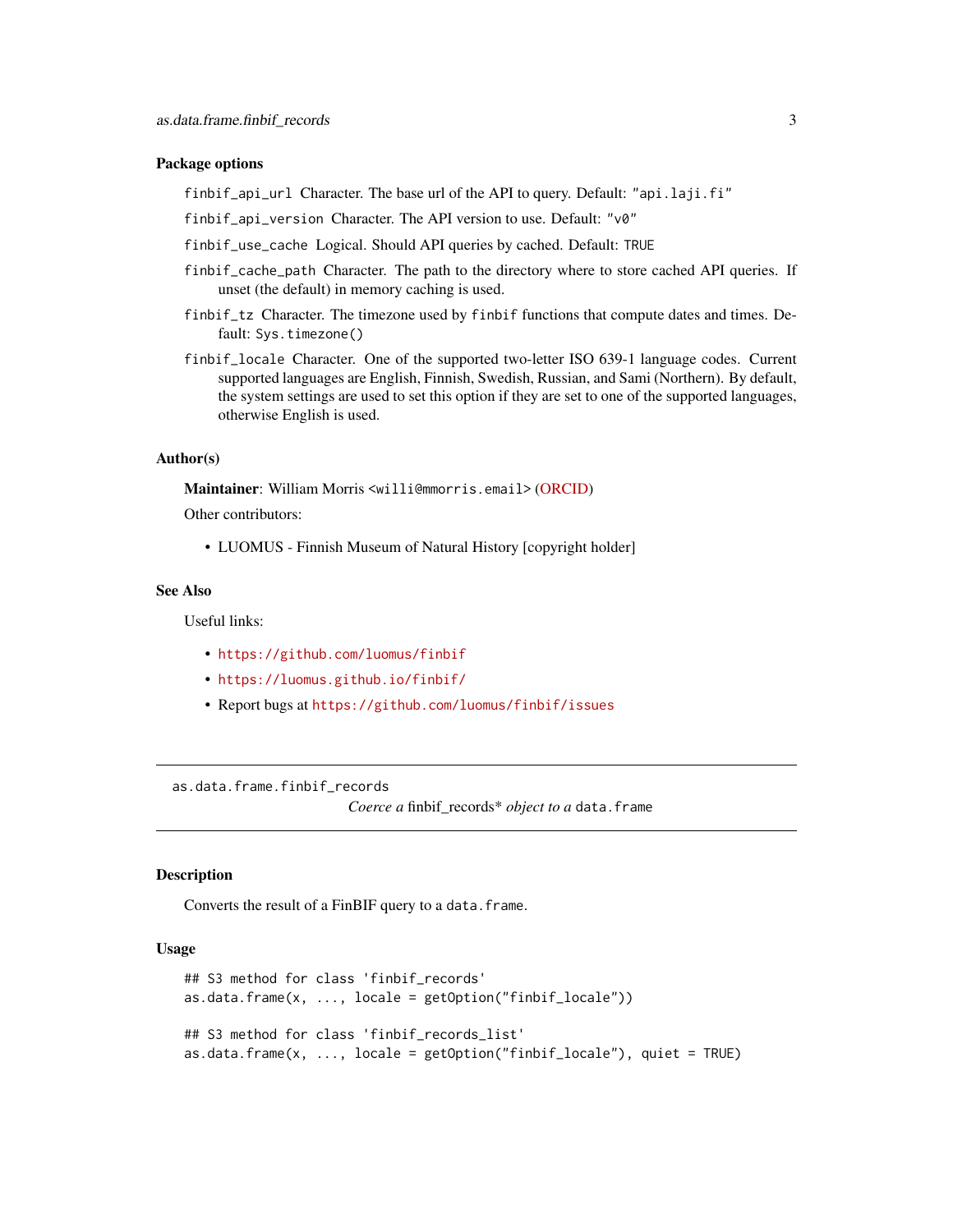# <span id="page-3-0"></span>Arguments

| X       | A finbif_records* object.                                             |
|---------|-----------------------------------------------------------------------|
| $\cdot$ | Additional arguments. Not used.                                       |
| locale  | Character. A locale to use for columns with localised data.           |
| quiet   | Logical. If TRUE (default) suppress progress indicator of conversion. |

# Value

A data.frame.

# Examples

## Not run:

```
# Download the latest records from FinBIF
# and convert to a `data.frame`
resp <- finbif_records()
df <- as.data.frame(resp)
```
## End(Not run)

breaks\_xy *Create XY Breakpoints*

# Description

Creates sets of equally spaced breakpoints for XY coordinate data.

# Usage

breaks\_xy(bbox, size)

# Arguments

| bbox | Numeric vector. A vector of points of the form, c(xmin, ymin, xmax, ymax)       |
|------|---------------------------------------------------------------------------------|
|      | giving the outer limits of the breakpoints when expanded to nearest multiple of |
|      | size.                                                                           |
| size | Numeric. The size of the cells between the breakpoints.                         |

#### Value

A list with two components:

- x The X dimension breakpoints.
- y The Y dimension breakpoints.

# Examples

breaks\_xy(c(5, -45, 67, 100), 10)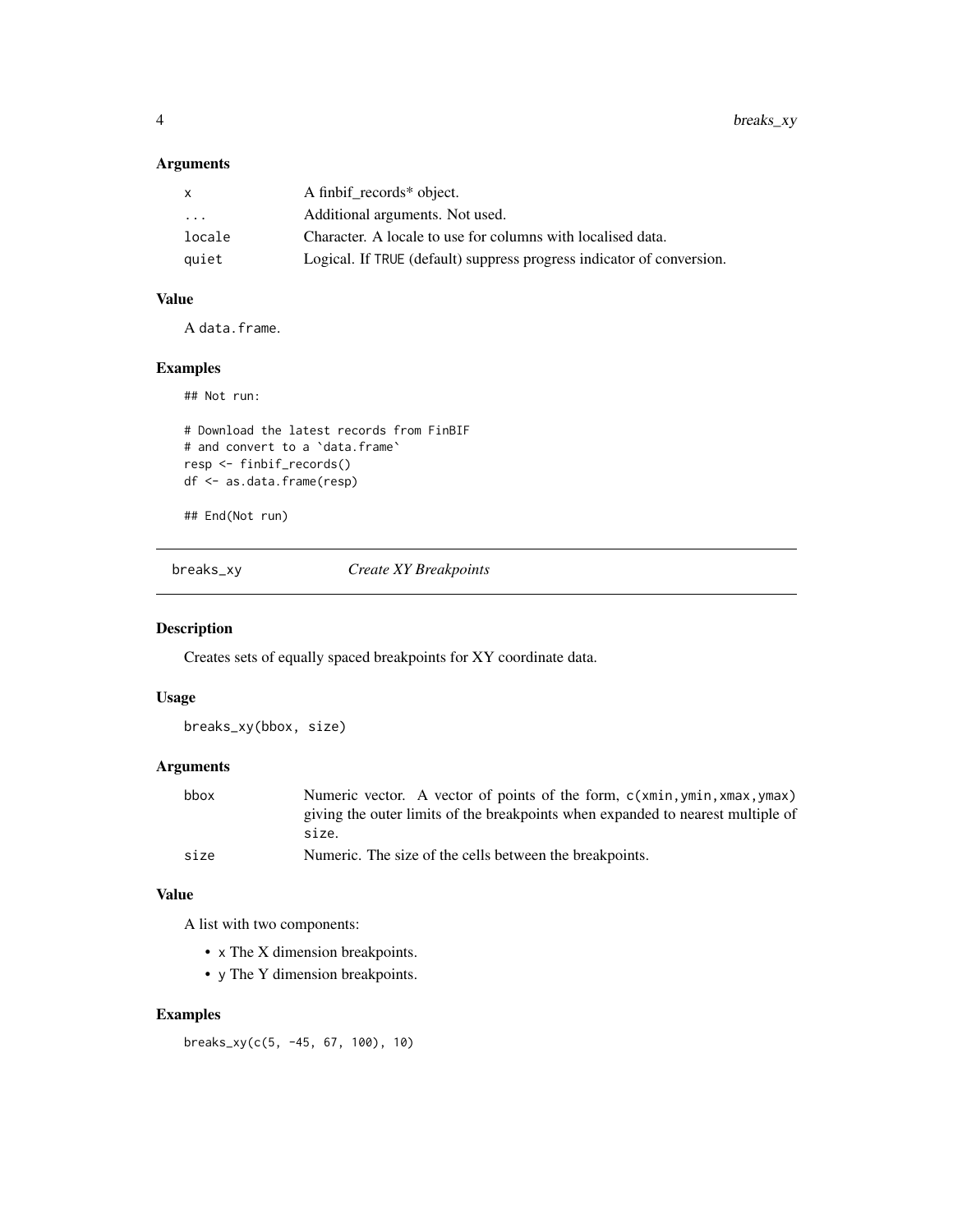<span id="page-4-0"></span>

Working with cached data from FinBIF.

#### Turning caching off

By default, local caching of most FinBIF API requests is turned on. Any request made using the same arguments will only request data from FinBIF in the first instance and subsequent requests will use the local cache while it exists. This will increase the speed of repeated requests and save bandwidth and computation for the FinBIF server. Caching can be turned off temporarily by setting the cache = FALSE in the requesting function.

Setting options(finbif\_use\_cache = FALSE) will turn off caching for the current session.

#### Using filesystem caching

By default cached requests are stored in memory. This can be changed by setting the file path for the current session with options(finbif\_cache\_path = "path/to/cache").

#### Clearing the cache

The cache files can deleted finbif\_clear\_cache().

filters *Filtering FinBIF records*

#### Description

Filters available for FinBIF records and occurrence data.

#### Taxa

Filters related to taxa include:

- taxon\_id Character vector. FinBIF taxon IDs. The functions [finbif\\_check\\_taxa\(\)](#page-9-1) and [finbif\\_taxa\(\)](#page-17-1) can be used to search for taxon IDs.
- taxon\_name Character vector. Filter based on taxon names (scientific or common) rather than IDs. If the specified taxa are not found in the FinBIF taxonomy then matches are attempted with the occurrence record names as originally supplied verbatim.
- quality\_controlled\_det Logical. If TRUE (default) use quality controlled taxonomic determinations. Or, if FALSE use the originally recorded taxonomic determinations.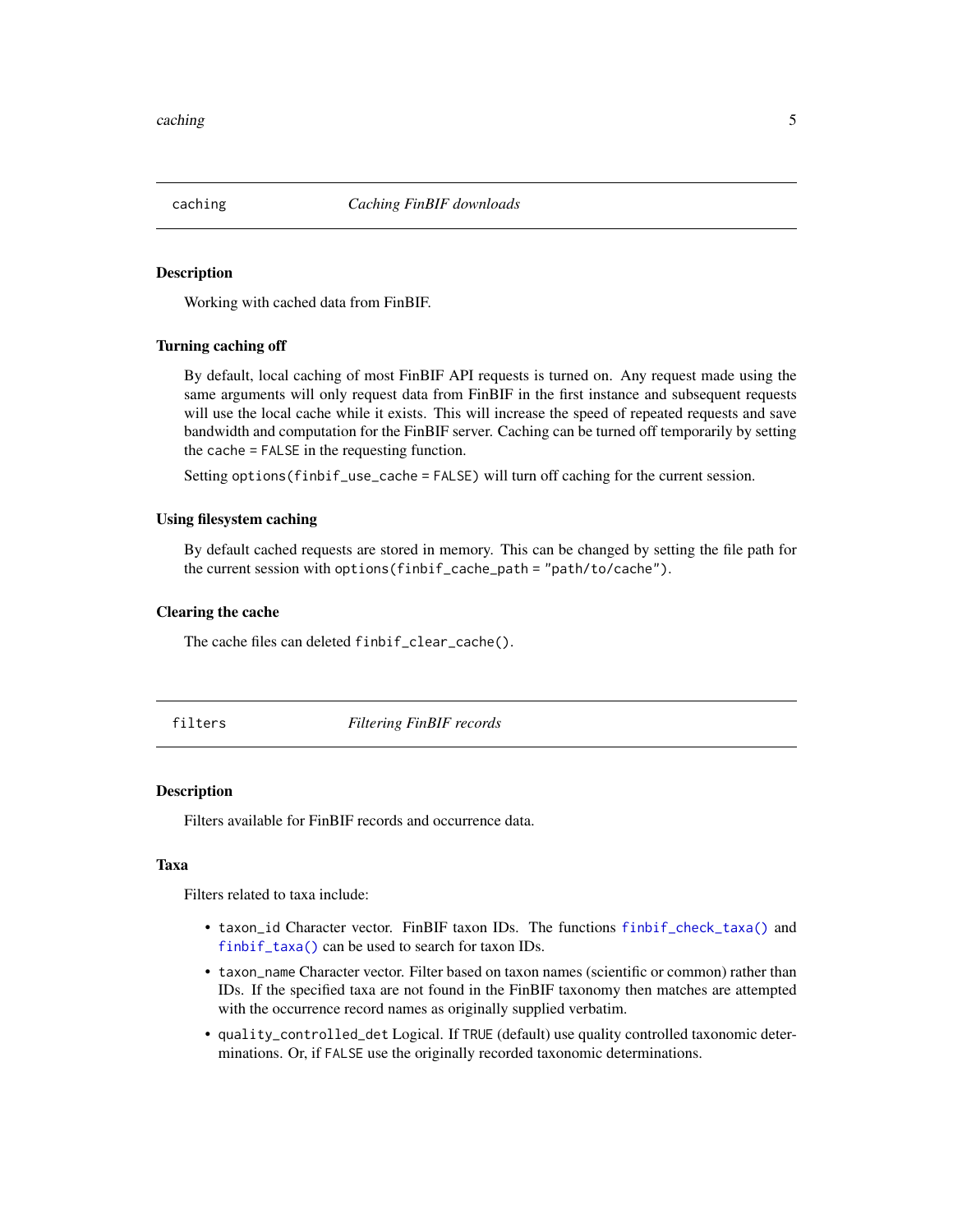- <span id="page-5-0"></span>• subtaxa Logical. If TRUE (default) return records of all taxa belonging to specified taxa. Or, if FALSE only return records for exact matches to the specified taxa (e.g., if a genus is specified, do not return records of the species belonging to the genus, return records of individuals identified as that genus only and not identified to a lower taxonomic level).
- invalid\_taxa Logical. If TRUE (default) return records for taxa not found in the FinBIF taxonomic database as well as taxa that are in the FinBIF database. Or, if FALSE limit records to only those of taxa found in the FinBIF database.
- informal\_group Character vector. Filter by informal taxonomic groups. Only including informal groups linked to the recorded taxa in the FinBIF database. Use the function [finbif\\_informal\\_groups\(\)](#page-11-1) to see the informal taxonomic groups available in FinBIF.
- informal\_group\_reported Character vector. Filter by informal taxonomic groups including groups reported directly with the record and those linked to the recorded taxa in the FinBIF database. Use the function [finbif\\_informal\\_groups\(\)](#page-11-1) to see the informal taxonomic groups available in FinBIF.
- administrative\_status Character vector. Filter by administrative status code. Use the function [finbif\\_metadata\(\)](#page-12-1) to see administrative statuses and codes.
- red\_list\_status Character vector. Filter by IUCN red list status code. Use the function [finbif\\_metadata\(\)](#page-12-1) to see red list statuses and codes.
- primary\_habitat Character vector or named list of character vectors. Filter by primary habitat code. Use the function [finbif\\_metadata\(\)](#page-12-1) to see habitat (sub)types and codes for taxa in the FinBIF database. Habitat type/subtypes can be refined further by indicating habitat qualifiers with a named list of character vectors where the names are habitat (sub)type codes and the elements of the character vector are the habitat qualifier codes. Use the function [finbif\\_metadata\(\)](#page-12-1) to see habitat qualifiers and codes. The records returned will be of taxa whose primary habitat is considered to be the (sub)habitat/habitat qualifier combination supplied.
- primary\_secondary\_habitat Character or named list of character vectors. As above, except the records returned will be of taxa whose primary or secondary habitat is considered to be the combination supplied.
- finnish\_occurrence\_status Character vector. Filter by Finnish occurrence status of taxa. Use [finbif\\_metadata\(\)](#page-12-1) to see the possible occurrence statuses of taxa.
- finnish\_occurrence\_status\_neg Character vector. Negation of the above. Selecting a status will filter out rather than include records with the selected status.
- finnish Logical. If TRUE, limit records to taxa thought to occur in Finland. Or if FALSE limit to taxa not thought to occur in Finland. If unspecified (default) return records of all taxa.
- invasive Logical. If TRUE, limit records to invasive taxa. Or if FALSE limit to non-invasive taxa. If unspecified (default) return records of invasive and non-invasive taxa.
- taxon\_rank Character vector. Filter by taxonomic rank. Use finbif\_metadata() to see the taxonomic ranks available. Records returned will be limited to the specified ranks and not include records of lower taxonomic levels.

#### Location

Filters related to location of record include: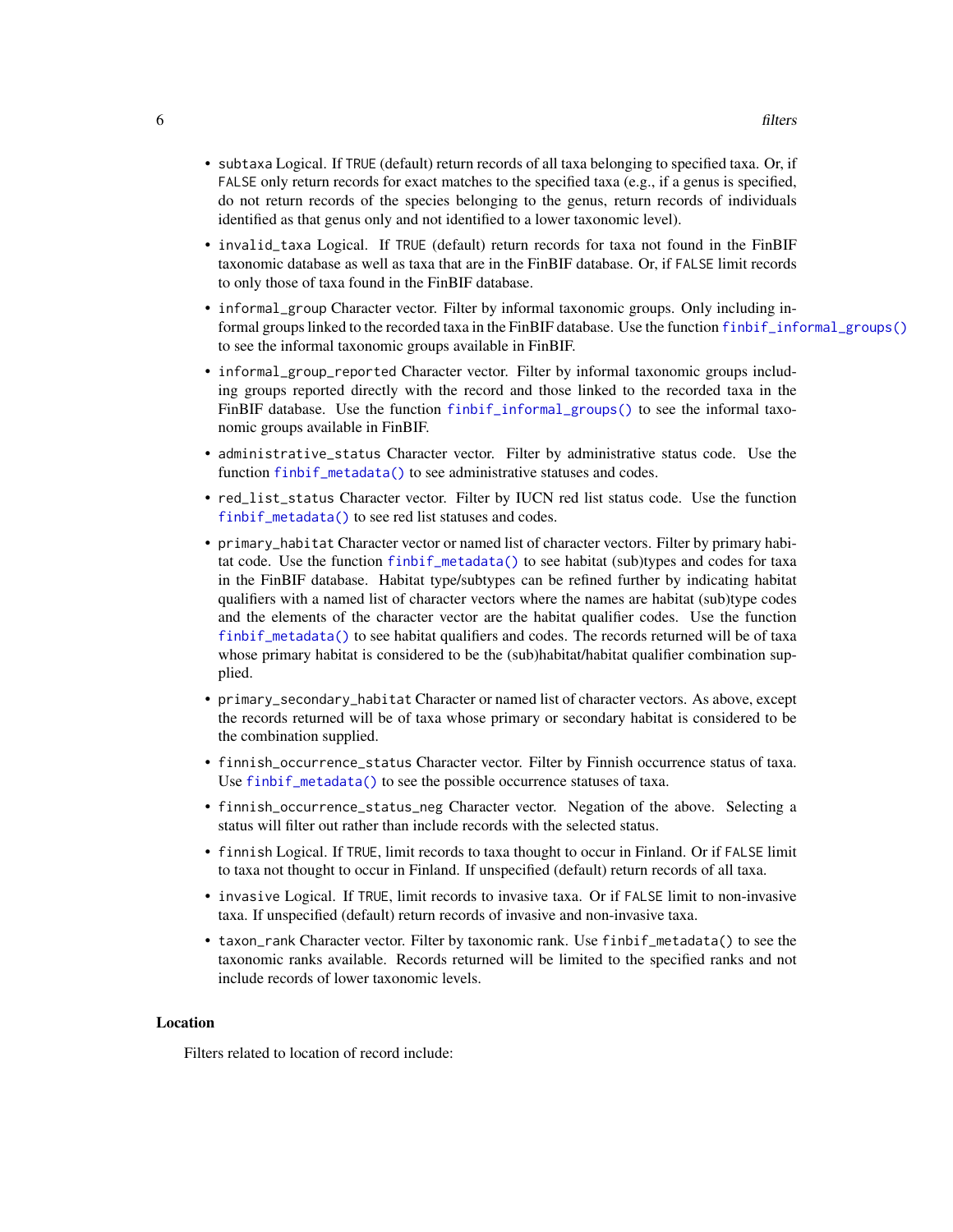- <span id="page-6-0"></span>• locality Character vector. Filter by name of locality. Will first try to match strings to the countries, provinces, and municipalities (see below) in FinBIF, if none of these locality types match exactly then will return records with verbatim locality matches in the original records.
- country Character vector. Filter by country. Use finbif\_metadata() to see country names and ISO codes (2 and 3 character) used in FinBIF.
- province Character vector. Filter by province. Use finbif\_metadata() to see province names and codes.
- municipality Character vector. Filter by municipality. Use finbif\_metadata() to see municipality names.
- bird\_assoc\_area Character vector. Filter by BirdLife Finland association area. Use finbif\_metadata() to see association names and codes.
- coordinates Coordinates. A character vector or list of coordinate data. Must be length 3 to  $4$  (e.g., list(lat = c(60.4,61), lon = c(22,22.5), system = "wgs84", ratio = 1). The first element is minimum and maximum latitude and the second minimum and maximum longitude (or can be minimums only). The third element is the coordinate system; either one of "wgs84", "euref" or "kkj". The optional fourth element is a positive value less than 1. When 1, the coverage area of the returned records will be completely within the box bound by the coordinates values. Values less than 1 requires the returned record's coverage to overlap with the bounding box in that proportion. When using the system "kkj" the coordinates will be coerced to integers with units inferred from the number of integer digits (7 digits equals km's, 6 equals 10km's, etc.,). If coordinate maximums are not specified they will be assumed to be one unit above the minimums (e.g., c(666,333,"kkj") is equivalent to list(c(6660000,6670000),c(3330000,3340000),"kkj")).
- coordinates\_center Coordinates. A character vector or list of coordinate data. Must be of length 3. The first two elements are latitude and longitude and third is the coordinate system (currently only "wgs84" is implemented). Records returned will be those for which the center point exactly matches that which is specified.
- coordinates\_cell\_{1k|10k|50k|100k} Coordinates. A vector of coordinate data (lat, lon). Filter by grid cell at scale  $\star$ . Where  $\star$  is 1, 10, 50 or 100. The coordinates specify the southeast corner of the cell. Coordinates system is uniform "kkj" (also known as "ykj").
- coordinates\_cell\_{1k|10k|50k|100k}\_center Coordinates. As above, except coordinates indicate center of grid cell.
- coordinates\_source Character. Filter by source of coordinates. Currently accepted values are "reported\_value" (coordinates were recorded at time of observation) and "finnish\_municipality" (coordinates were derived and observer only recorded municipality).
- coordinates\_uncertainty\_max Integer. Filter by maximum uncertainty of coordinates (i.e., coordinates\_uncertainty\_max = 100 will return records that are accurate to 100m).

#### Time

Filters related to time of record include:

• date\_range\_ymd Dates. An [Interval](#page-0-0) object or a vector of one to two [Date](#page-0-0) objects (begin and end dates) or objects that are coercible to the [Date](#page-0-0) class by [as\\_date.](#page-0-0) When supplying dates as strings, the day or month-and-day can be omitted (e.g.,"2001-04" or "2001"). Note however, that when omitting day, only "-" is allowed to separate year and month, and months must be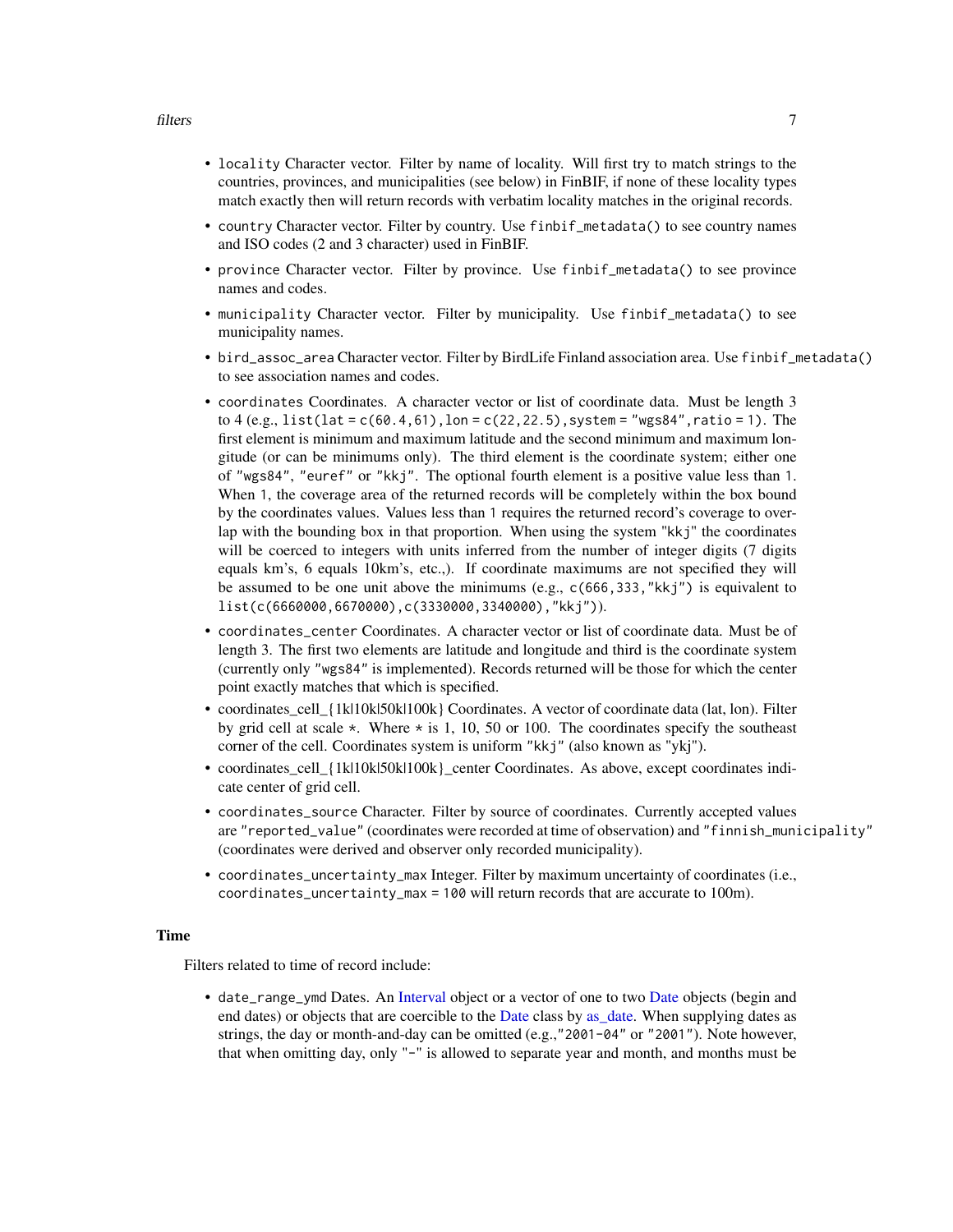<span id="page-7-0"></span>in two-digit/leading zero form. If the begin or end dates are partial date strings they will be interpreted as the first or last day of the month or year (e.g., c(2001,2003) is equivalent to  $c("2001-01-01", "2003-12-12")$ ). If a single date is supplied as a partial date string then all records that fall within that month or year will be returned (e.g.,  $c("2001-01")$  is equivalent to c("2001-01-01","2001-01-31")).

- date\_range\_ym Dates. As above, but days (if supplied) will be ignored.
- date\_range\_d Integer vector. Filter by day of the year (e.g., 1 to 366). If begin or end date is omitted then it is interpreted as the first or last day of the year.
- date\_range\_md Character vector. Filter by month and day of the year (e.g., "01-01" to "12-31"). If begin or end date is omitted then it is interpreted as the first or last day of the year.
- {firstllast}\_import\_date\_{min|max} [Date](#page-0-0). Filter by date record was imported. A Date object or object that is coercible to the [Date](#page-0-0) class by as date.

#### **Quality**

Filters related to quality of record:

- quality\_issues. Character. Filter by the presence of record quality issues. One of "without\_issues", "with\_issues" or "both". Issues include any quality issues with the record, the event, or the document. The default is "without\_issues" unless filtering by record, event or document ID or record annotation status.
- requires\_verification Logical. Show only records requiring verification (TRUE) or not requiring verification (FALSE).
- collection\_quality Character vector. Filter by one or more collection quality types. Must be one of "professional", "hobbyist" or "amateur".
- record\_reliability Character vector. Filter by the reliability of the record. Must be one or more of "reliable", "unassessed or "unreliable". Default is c("reliable","unassessed").
- record\_quality Character vector. Filter by the quality of the record. Must be one or more of "expert\_verified", "community\_verified", "unassessed", "uncertain", or "erroneous".

#### Misc

Other filters:

- keywords Character vector. Filter by keywords.
- collection Character vector or finbif\_collections() data.frame. Filter by collection. If a character vector can refer to collection ID, collection name (in English) or abbreviated name. Use finbif\_collections() to see list of collections and metadata. Can also use the results of a call to finbif\_collections() directly to filter records.
- subcollections Logical. If TRUE (default) include the subcollections of the collections specified. If FALSE do not include subcollections.
- not\_collection Character vector or finbif\_collections() data.frame. As for collection, but result will be the negation of the specified collections.
- source Character vector. Filter by information system data source. Use finbif\_metadata() to see data source IDs names and descriptions.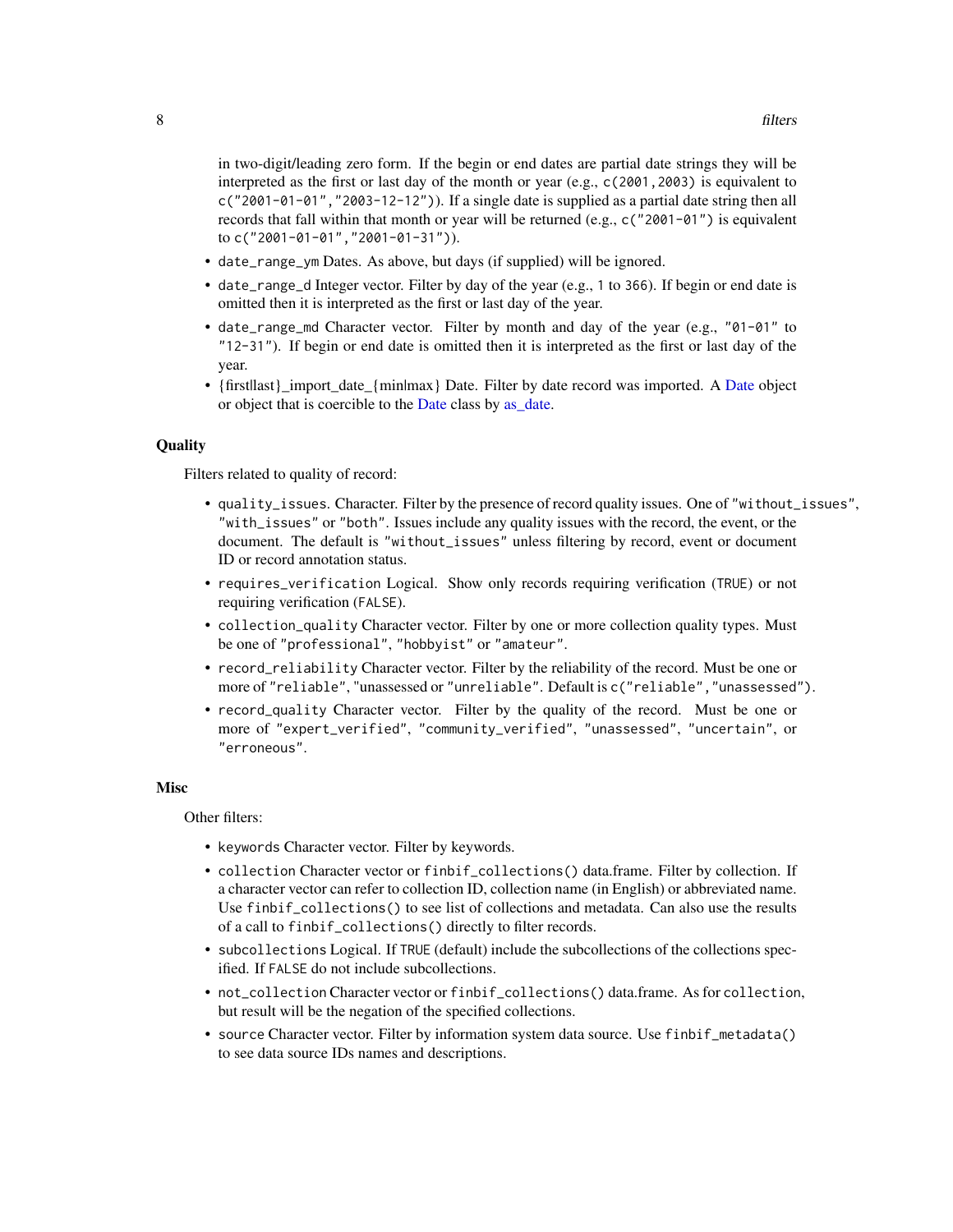- record\_basis Character vector. Filter by basis of record. Use finbif\_metadata() to see list of record bases.
- superrecord\_basis Character vector. Filter by superset of record basis. One or more of "human\_observation", "machine\_observation", or "specimen".
- life\_stage Character vector. Filter by organism life stage. Use finbif\_metadata() to see list of organism life stages.
- sex Character vector. Filter by organism sex and sex-related category name or code. Use finbif\_metadata() to see list of organism sexes and sex-related categories and codes. If "male" or "female" is specified then records returned will be those with sex specified as male or female respectively and those records where the corresponding {male|female}\_abundance > 1.
- event\_id Character. Filter by event (list of records, etc.) ID.
- document\_id Character. Filter by the document (collection of events) ID of occurrences.
- record\_id Character.
- individual\_id Character. Filter by individual (an individual organism) ID.
- abundance\_min Integer. Filter by the minimum number of individual organisms in the record.
- abundance\_max Integer. Filter by the maximum number of individual organisms in the record.
- type\_specimen Logical. Filter by whether or not the record is a type specimen.
- wild\_status Character. Filter by "wildness" status of records. One or more of "wild", "non\_wild" or "unknown". Default is c("wild","unknown").
- is\_breeding\_location Logical. Filter by whether or not the occurrence is recorded at a known breeding location.
- has\_document\_media Logical. Filter by whether there is media (images, video, audio, etc.) associated with the records' document.
- has\_event\_media Logical. Filter by whether there is media (images, video, audio, etc.) associated with the records' event.
- has\_record\_media Logical. Filter by whether there is media (images, video, audio, etc.) associated with the record.
- has\_media Logical. Filter by whether there is any media (images, video, audio, etc.) associated with the record, its document or its event.
- event\_observer\_name Character. Filter by observer name.
- event\_observer\_id Integer. Filter by observer ID.
- restriction\_reason Character vector. Filter by reason data has security restrictions. See finbif\_metadata() for a list of reasons data may have security restrictions.
- restriction\_level Character vector. Filter by data restriction level. See finbif\_metadata() for a list of the levels of data restrictions.
- restricted Logical. Filter records by whether any data restrictions are in place (TRUE) or not (FALSE).
- annotated Logical. Filter records that do (TRUE) or do not (FALSE) have annotations.
- unidentified Logical. Filter by whether the record has been identified to species level and linked to the FinBIF taxon database (FALSE) or has not been identified to species level reliably and linked to the taxon database (TRUE).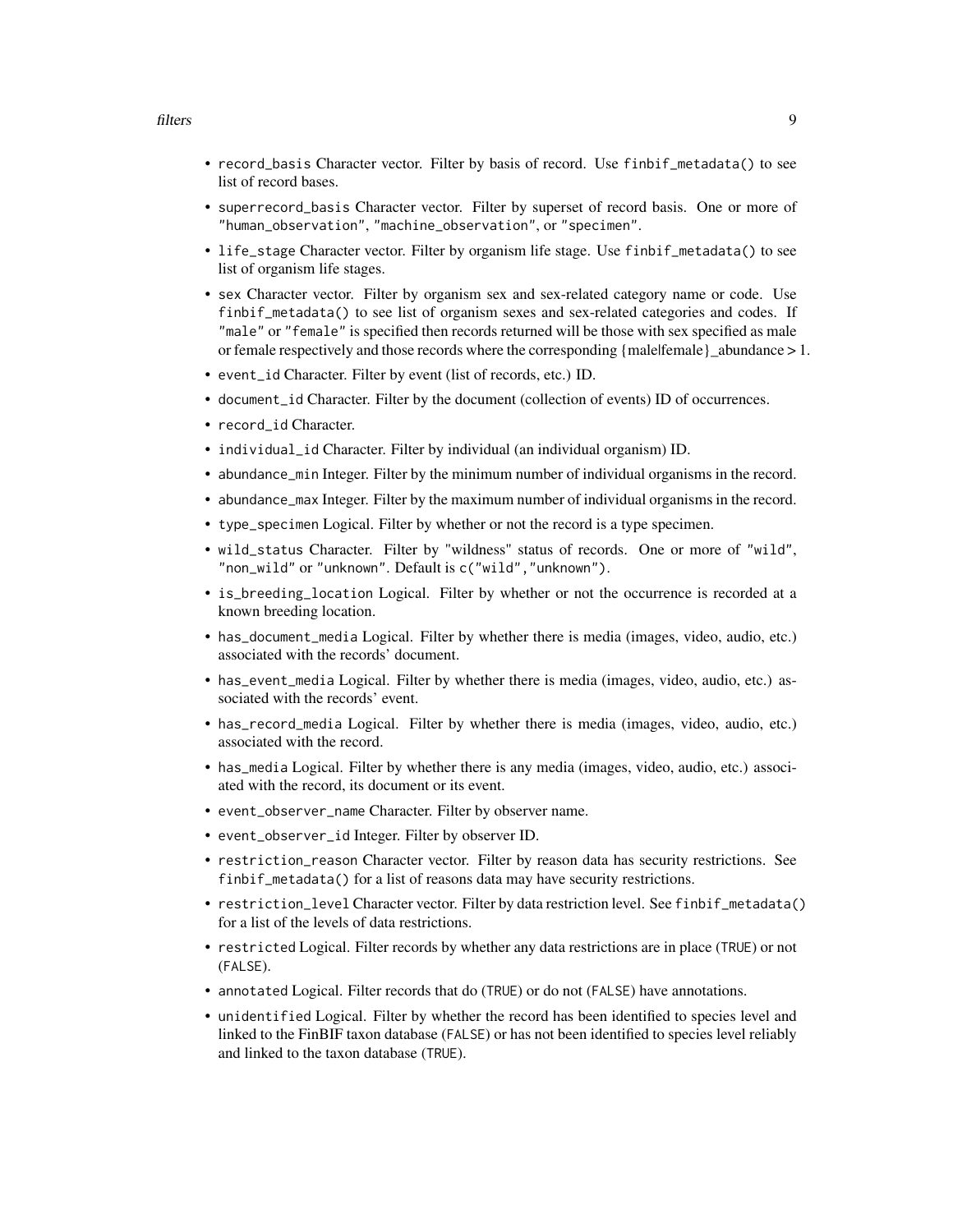- <span id="page-9-0"></span>• taxon\_census Character vector. Return records belonging to surveys or censuses of a given taxon or taxonomic group. Specify the taxonomic group with a FinBIF taxon ID. Use finbif\_check\_taxa() to find taxon IDs.
- {recordleventldocument}\_fact Character vector. Filter by record, event or document facts. Facts are key-value pairs of the form "<fact>=<value>". Value can be omitted in which case all records with any value recorded for the specified fact will be returned.
- has\_sample Logical. Record includes a sample or samples (e.g., a DNA sample or preparation).

<span id="page-9-1"></span>finbif\_check\_taxa *Check FinBIF taxa*

#### Description

Check that taxa are in the FinBIF database.

### Usage

```
finbif_check_taxa(taxa, cache = getOption("finbif_use_cache"))
```
#### Arguments

| taxa  | Character (or list of named character) vector(s). If a list each vector can have the |
|-------|--------------------------------------------------------------------------------------|
|       | name of a taxonomic rank (genus, species, etc.,). The elements of the vectors        |
|       | should be the taxa to check.                                                         |
| cache | Logical. Use cached data.                                                            |

#### Value

An object of class finbif\_taxa. A list with the same form as taxa.

#### Examples

```
## Not run:
```

```
# Check a scientific name
finbif_check_taxa("Cygnus cygnus")
```

```
# Check a common name
finbif_check_taxa("Whooper swan")
```

```
# Check a genus
finbif_check_taxa("Cygnus")
```

```
# Check a list of taxa
finbif_check_taxa(
 list(
    species = c("Cygnus cygnus", "Ursus arctos"),
```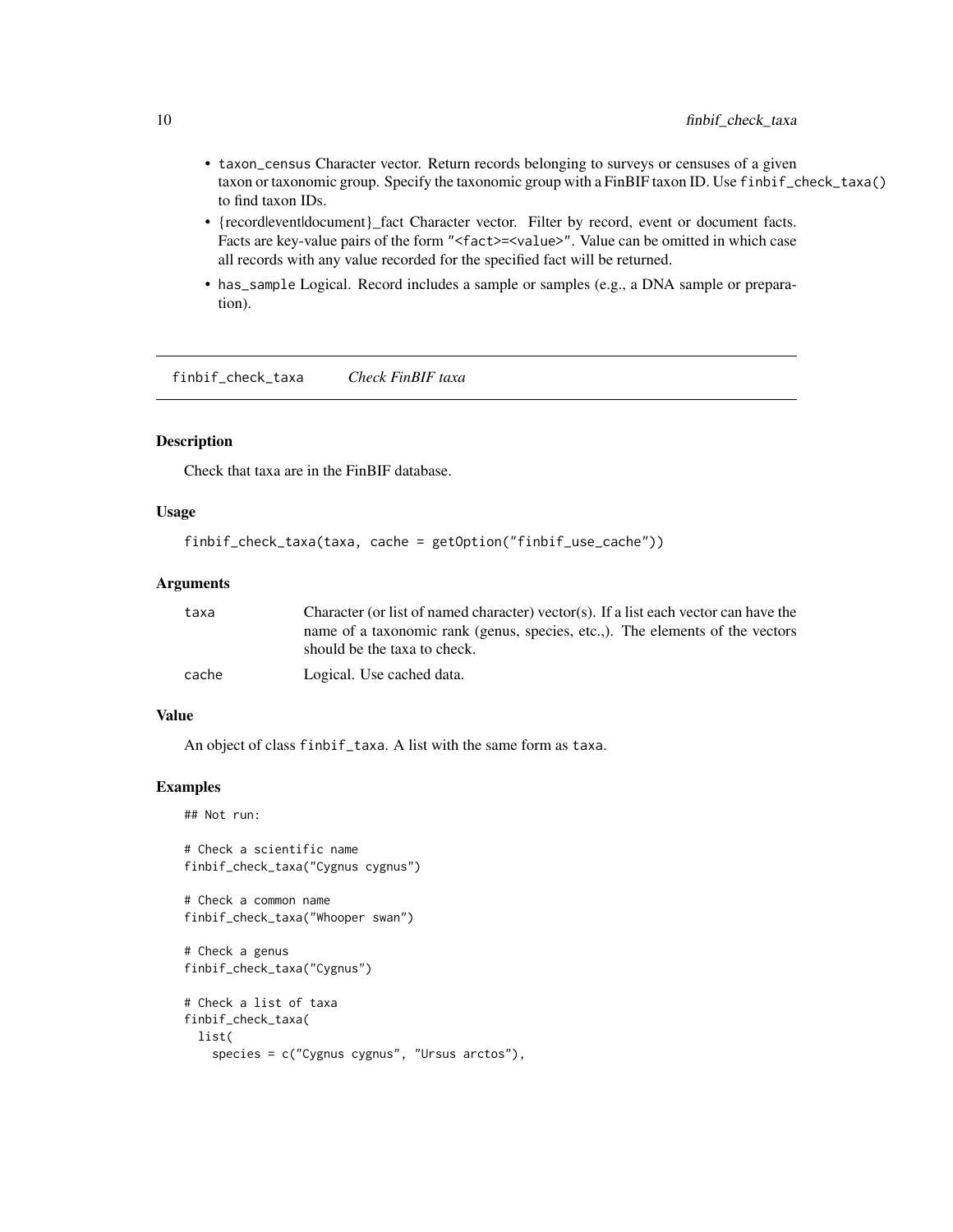<span id="page-10-0"></span>finbif\_clear\_cache 11

```
genus = "Betula"
 )
)
## End(Not run)
```
finbif\_clear\_cache *Clear cache*

#### Description

Remove cached API requests from FinBIF.

### Usage

finbif\_clear\_cache()

### Examples

## Not run:

finbif\_clear\_cache()

## End(Not run)

finbif\_collections *FinBIF collections*

#### Description

Get information on collections in the FinBIF database.

# Usage

```
finbif_collections(
  filter,
  select,
  subcollections = TRUE,
  supercollections = FALSE,
  lang = c("en", "fi", "sv"),
 nmin = 0,
  cache = getOption("finbif_use_cache")
\mathcal{E}
```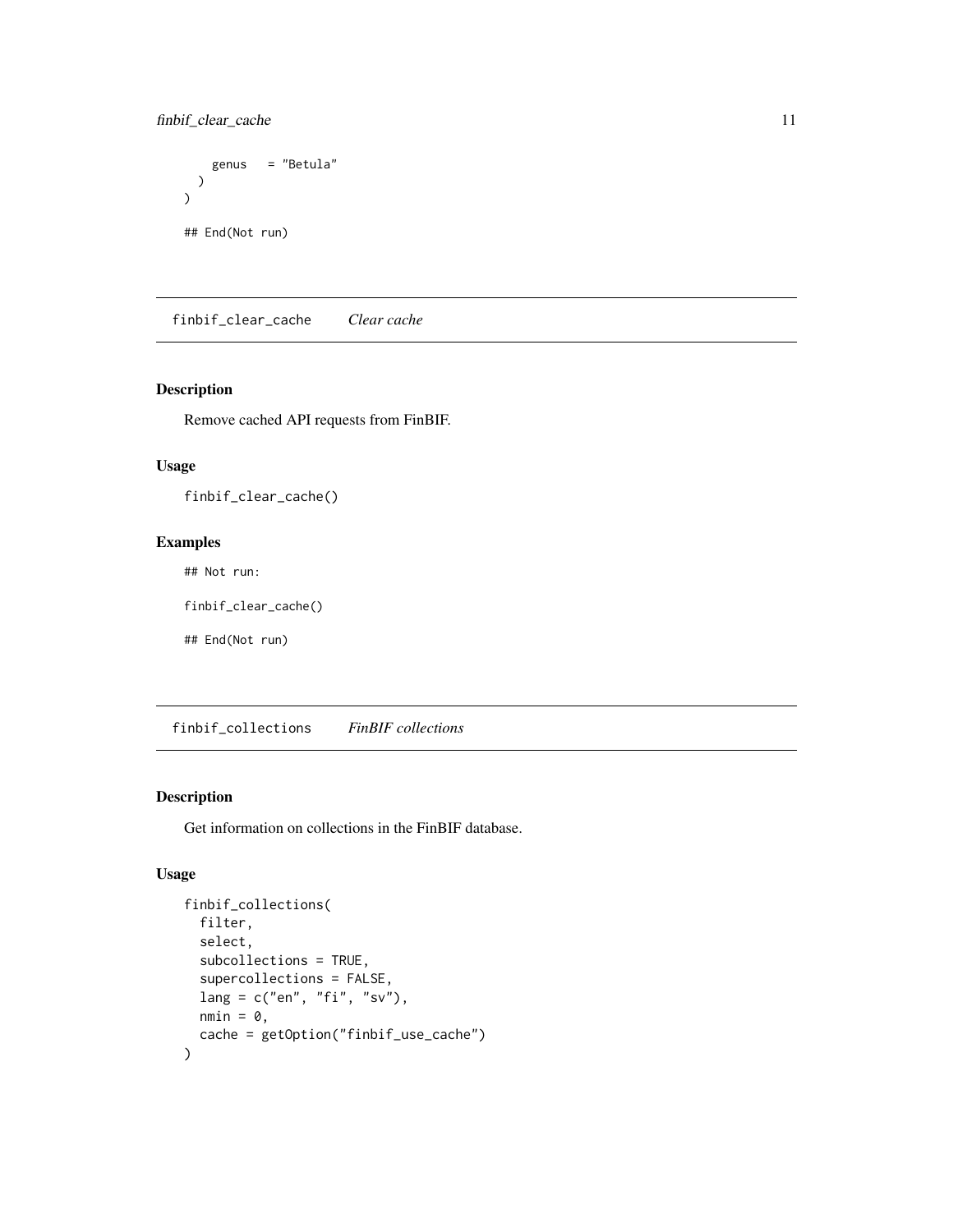# <span id="page-11-0"></span>Arguments

| filter           | Logical. Expression indicating elements or rows to keep: missing values are<br>taken as false.                                                                                      |
|------------------|-------------------------------------------------------------------------------------------------------------------------------------------------------------------------------------|
| select           | Expression. Indicates columns to select from the data frame.                                                                                                                        |
|                  | subcollections Logical. Return subcollection metadata of higher level collections.                                                                                                  |
| supercollections |                                                                                                                                                                                     |
|                  | Logical. Return lowest level collection metadata.                                                                                                                                   |
| lang             | Character. Language of data returned. One of "en", "fi", or "sv".                                                                                                                   |
| nmin             | Integer. Filter collections by number of records. Only return information on<br>collections with greater than value specified. If NA then return information on all<br>collections. |
| cache            | Logical. Use cached data.                                                                                                                                                           |
|                  |                                                                                                                                                                                     |

# Value

A data.frame.

# Examples

## Not run:

# Get collection metadata collecitons <- finbif\_collections()

## End(Not run)

<span id="page-11-1"></span>finbif\_informal\_groups

*FinBIF informal groups*

# Description

Display the informal taxonomic groups used in the FinBIF database.

# Usage

finbif\_informal\_groups(group, limit = 50, quiet = FALSE)

# Arguments

| group | Character. Optional, if supplied only display this group and its subgroups. |
|-------|-----------------------------------------------------------------------------|
| limit | Integer. The maximum number informal groups to display.                     |
| quiet | Logical. Return informal group names without displaying them.               |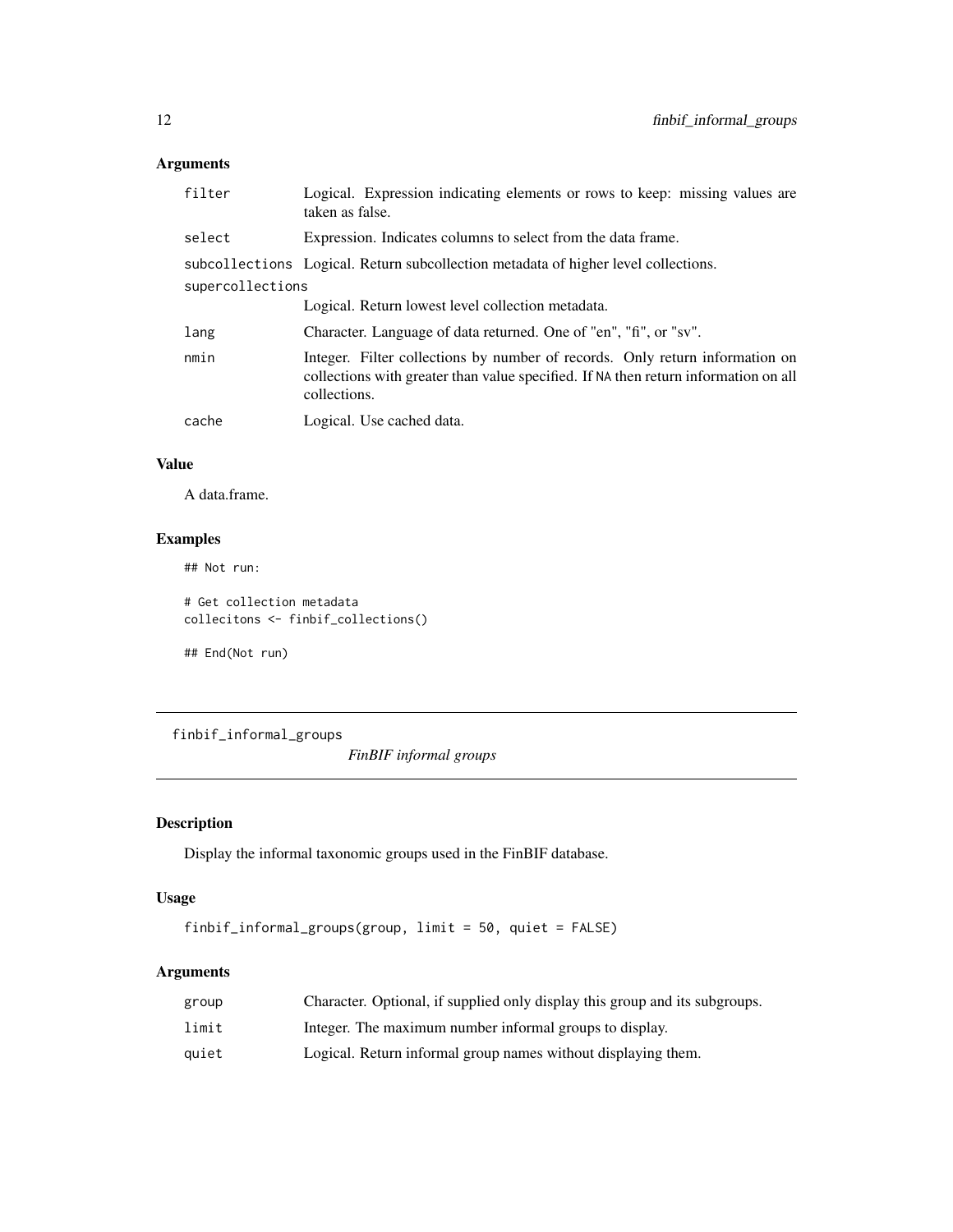<span id="page-12-0"></span>finbif\_metadata 13

# Value

A character vector (invisibly).

# Examples

## Not run:

# Display the informal taxonomic groups used by FinBIF finbif\_informal\_groups()

## End(Not run)

<span id="page-12-1"></span>finbif\_metadata *FinBIF metadata*

# Description

Display metadata from the FinBIF database.

## Usage

```
finbif_metadata(which)
```
# Arguments

which Character. Which category of metadata to display. If unspecified, function returns the categories of metadata available.

# Value

A data.frame.

# Examples

```
finbif_metadata("red_list")
```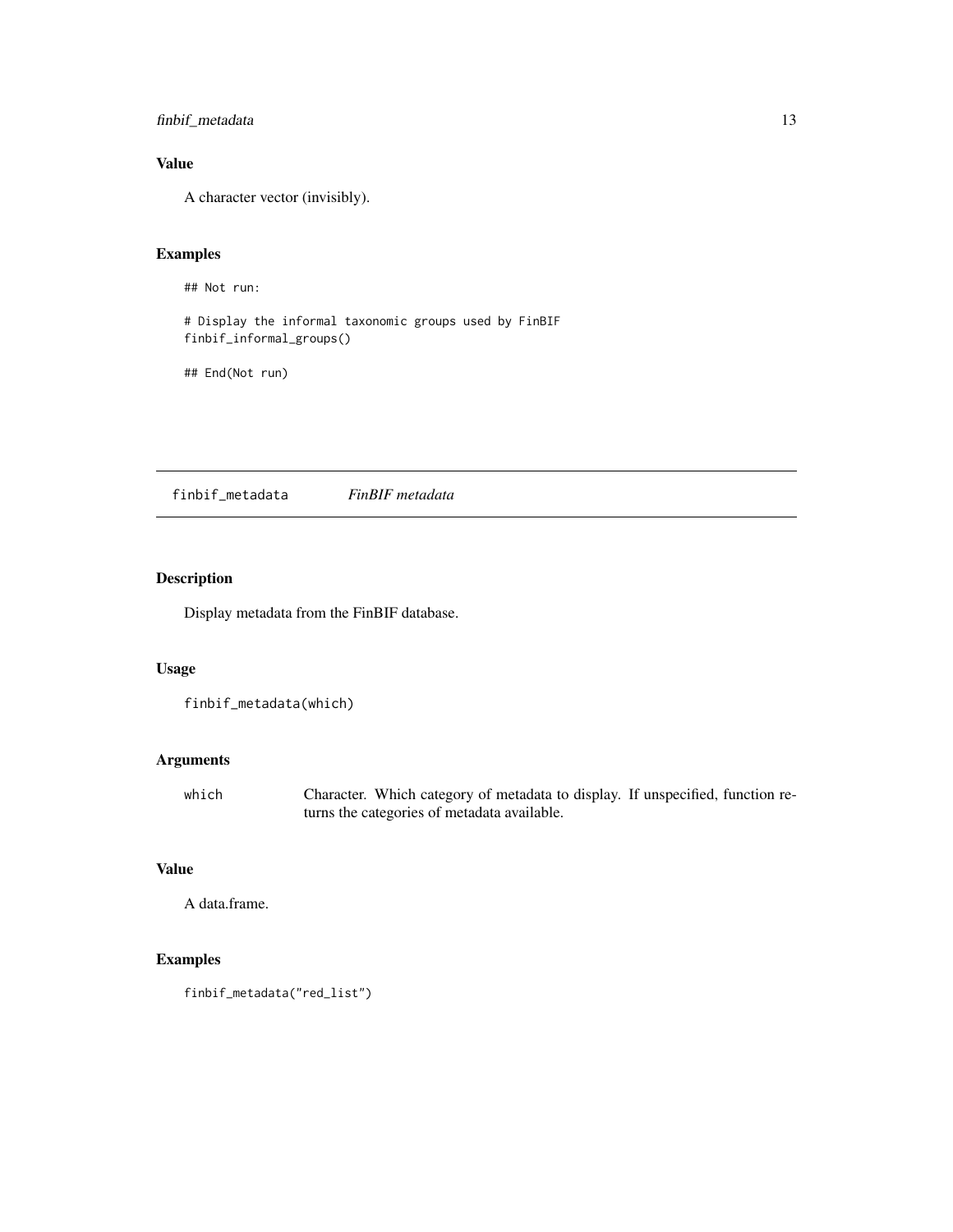<span id="page-13-0"></span>Download filtered occurrence data from FinBIF as a data.frame.

# Usage

```
finbif_occurrence(
  ...,
 filter,
 select,
 order_by,
  sample = FALSE,
 n = 10,
 page = 1,
  count_only = FALSE,
  quiet = FALSE,
  cache = getOption("finbif_use_cache"),
 dwc = FALSE,date_time_method = "fast",
  check_taxa = TRUE,
 on_check_fail = c("warn", "error"),
  tzone = getOption("finbif_tz"),
  locale = getOption("finbif_locale")
)
```
# Arguments

| $\cdots$ | Character vectors or list of character vectors. Taxa of records to download.                                                                                                                                                                                                                                                                                                     |
|----------|----------------------------------------------------------------------------------------------------------------------------------------------------------------------------------------------------------------------------------------------------------------------------------------------------------------------------------------------------------------------------------|
| filter   | List of named character vectors. Filters to apply to records.                                                                                                                                                                                                                                                                                                                    |
| select   | Character vector. Variables to return. If not specified a default set of commonly<br>used variables will be used. Use "default_vars" as a shortcut for this set.<br>Variables can be deselected by prepending $a - to$ to the variable name. If only<br>deselects are specified the default set of variables without the deselection will<br>be returned.                        |
| order_by | Character vector. Variables to order records by before they are returned. Most,<br>though not all, variables can be used to order records before they are returned.<br>Ordering is ascending by default. To return in descending order append $a - t$ to the<br>front of the variable (e.g., "-date_start"). Default order is "-date_start" ><br>"-load_data" > "reported_name". |
| sample   | Logical. If TRUE randomly sample the records from the FinBIF database.                                                                                                                                                                                                                                                                                                           |
| n        | Integer. How many records to download.                                                                                                                                                                                                                                                                                                                                           |
| page     | Integer. Which page of records to start downloading from.                                                                                                                                                                                                                                                                                                                        |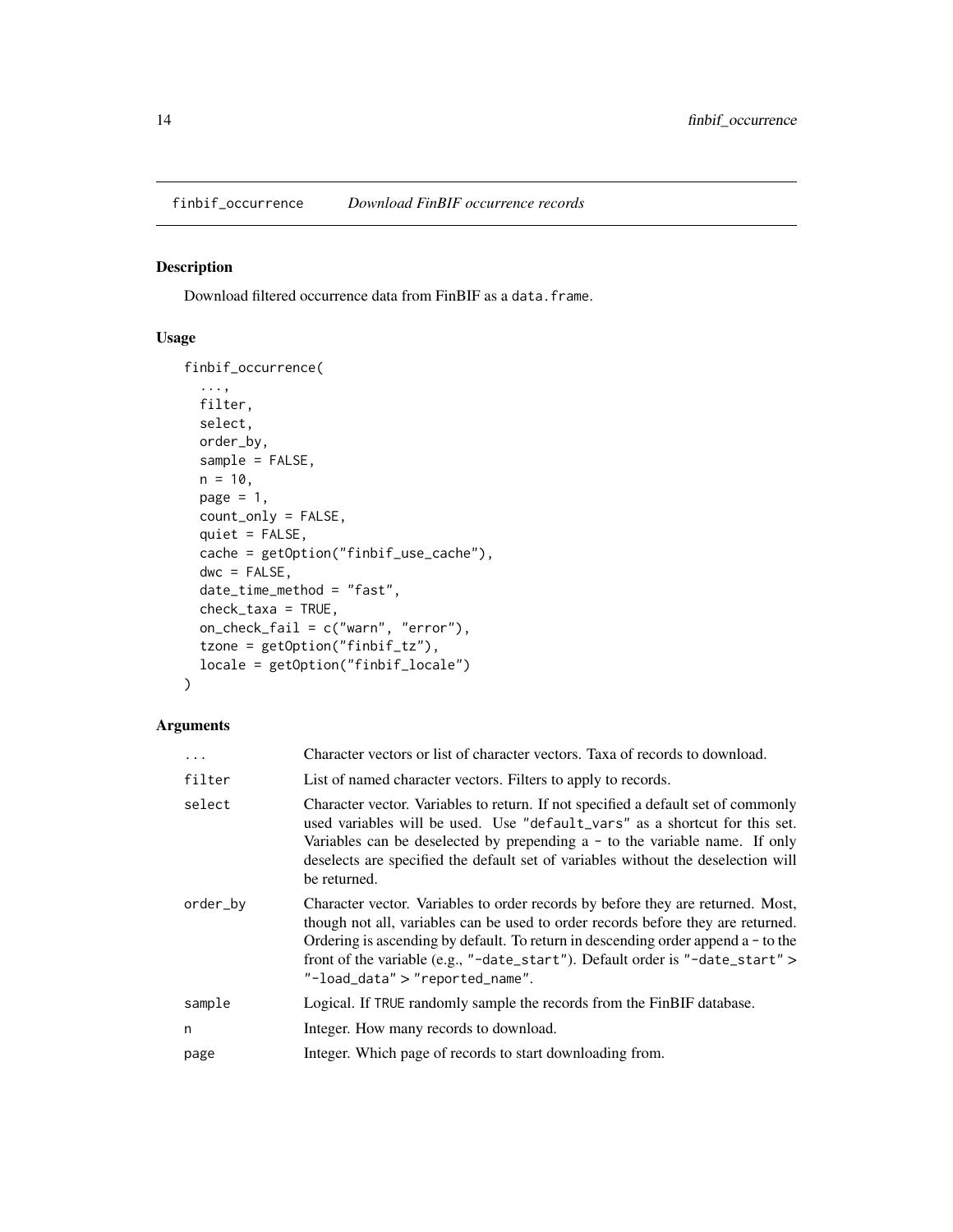| count_only       | Logical. Only return the number of records available.                                                                                                                                                                                                                                                                                                   |
|------------------|---------------------------------------------------------------------------------------------------------------------------------------------------------------------------------------------------------------------------------------------------------------------------------------------------------------------------------------------------------|
| quiet            | Logical. Suppress the progress indicator for multipage downloads.                                                                                                                                                                                                                                                                                       |
| cache            | Logical. Use cached data.                                                                                                                                                                                                                                                                                                                               |
| dwc              | Logical. Use Darwin Core (or Darwin Core style) variable names.                                                                                                                                                                                                                                                                                         |
| date_time_method |                                                                                                                                                                                                                                                                                                                                                         |
|                  | Character. Passed to lutz::tz_lookup_coords() when date_time and/or<br>duration variables have been selected. Default is "fast". Use date_time_method<br>= "accurate" (requires package sf) for greater accuracy.                                                                                                                                       |
| check_taxa       | Logical. Check first that taxa are in the FinBIF database. If true only records<br>that match known taxa (have a valid taxon ID) are returned.                                                                                                                                                                                                          |
| on_check_fail    | Character. What to do if a taxon is found not valid. One of "warn" (default) or<br>"error".                                                                                                                                                                                                                                                             |
| tzone            | Character. If date_time has been selected the timezone of the outputted date-<br>time. Defaults to system timezone.                                                                                                                                                                                                                                     |
| locale           | Character. One of the supported two-letter ISO 639-1 language codes. Current<br>supported languages are English, Finnish, Swedish, Russian, and Sami (North-<br>ern). For data where more than one language is available the language denoted<br>by locale will be preferred while falling back to the other languages in the<br>order indicated above. |

#### Value

A data.frame. If count\_only = TRUE an integer.

# Examples

```
## Not run:
# Get recent occurrence data for taxon
finbif_occurrence("Cygnus cygnus")
# Specify the number of records
finbif_occurrence("Cygnus cygnus", n = 100)
# Get multiple taxa
finbif_occurrence("Cygnus cygnus", "Ursus arctos")
# Filter the records
finbif_occurrence(
  species = "Cygnus cygnus",
  filter = list(coordinate_accuracy_max = 100)
)
```
## End(Not run)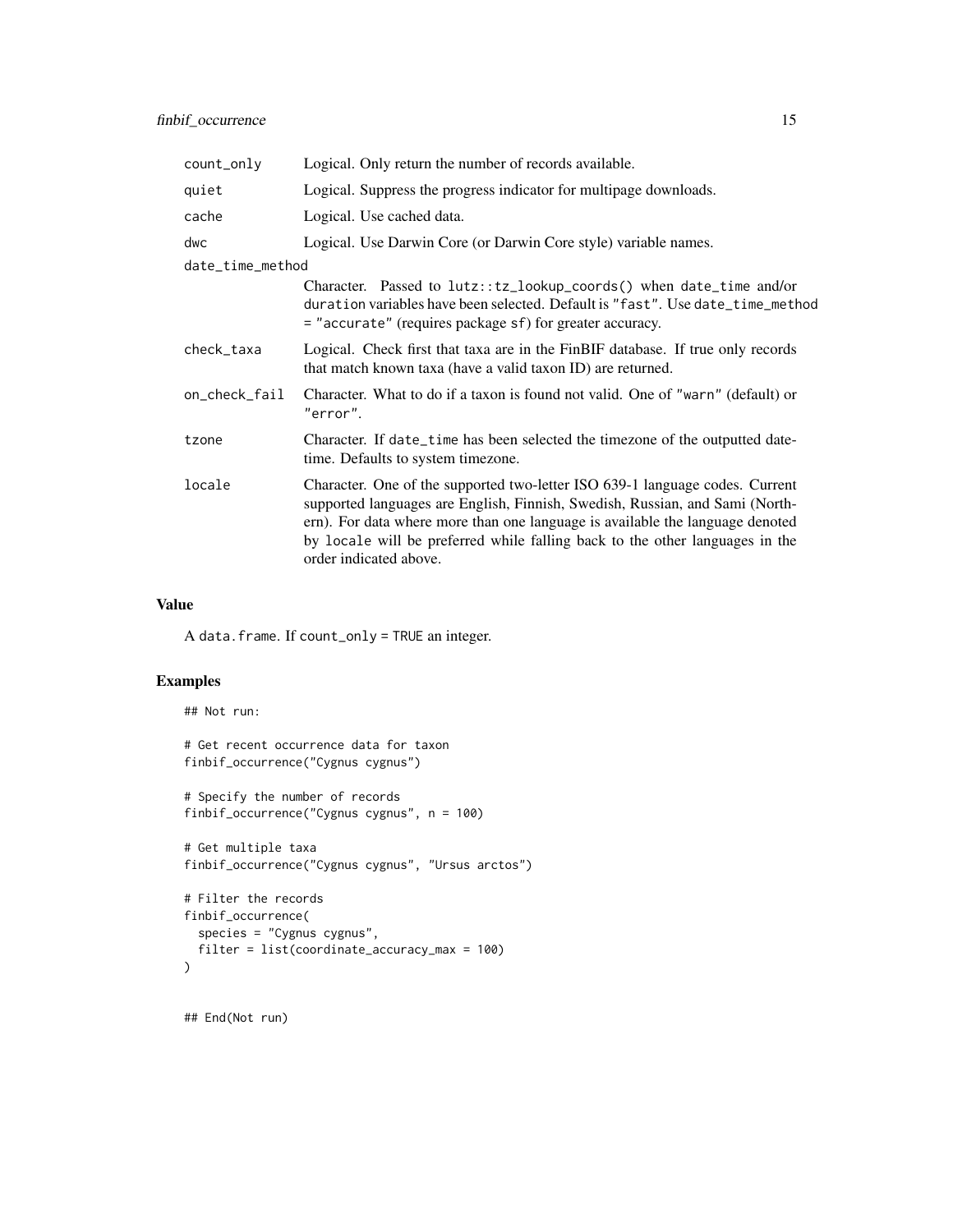<span id="page-15-0"></span>finbif\_records *Get FinBIF records*

# Description

Download records from FinBIF.

# Usage

```
finbif_records(
  filter,
 select,
 order_by,
 sample = FALSE,
 n = 10,page = 1,
 count_only = FALSE,
 quiet = FALSE,
 cache = getOption("finbif_use_cache"),
 dwc = FALSE,seed
)
```
# Arguments

| filter     | List of named character vectors. Filters to apply to records.                                                                                                                                                                                                                                                                                                                  |
|------------|--------------------------------------------------------------------------------------------------------------------------------------------------------------------------------------------------------------------------------------------------------------------------------------------------------------------------------------------------------------------------------|
| select     | Character vector. Variables to return. If not specified a default set of commonly<br>used variables will be used. Use "default_vars" as a shortcut for this set.<br>Variables can be deselected by prepending $a - to$ to the variable name. If only<br>deselects are specified the default set of variables without the deselection will<br>be returned.                      |
| order_by   | Character vector. Variables to order records by before they are returned. Most,<br>though not all, variables can be used to order records before they are returned.<br>Ordering is ascending by default. To return in descending order append $a - to the$<br>front of the variable (e.g., "-date_start"). Default order is "-date_start" ><br>"-load_data" > "reported_name". |
| sample     | Logical. If TRUE randomly sample the records from the FinBIF database.                                                                                                                                                                                                                                                                                                         |
| n          | Integer. How many records to download.                                                                                                                                                                                                                                                                                                                                         |
| page       | Integer. Which page of records to start downloading from.                                                                                                                                                                                                                                                                                                                      |
| count_only | Logical. Only return the number of records available.                                                                                                                                                                                                                                                                                                                          |
| quiet      | Logical. Suppress the progress indicator for multipage downloads.                                                                                                                                                                                                                                                                                                              |
| cache      | Logical. Use cached data.                                                                                                                                                                                                                                                                                                                                                      |
| dwc        | Logical. Use Darwin Core (or Darwin Core style) variable names.                                                                                                                                                                                                                                                                                                                |
| seed       | Integer. Set a seed for randomly sampling records. Note that the server currently<br>ignores seed setting and this argument currently has little effect.                                                                                                                                                                                                                       |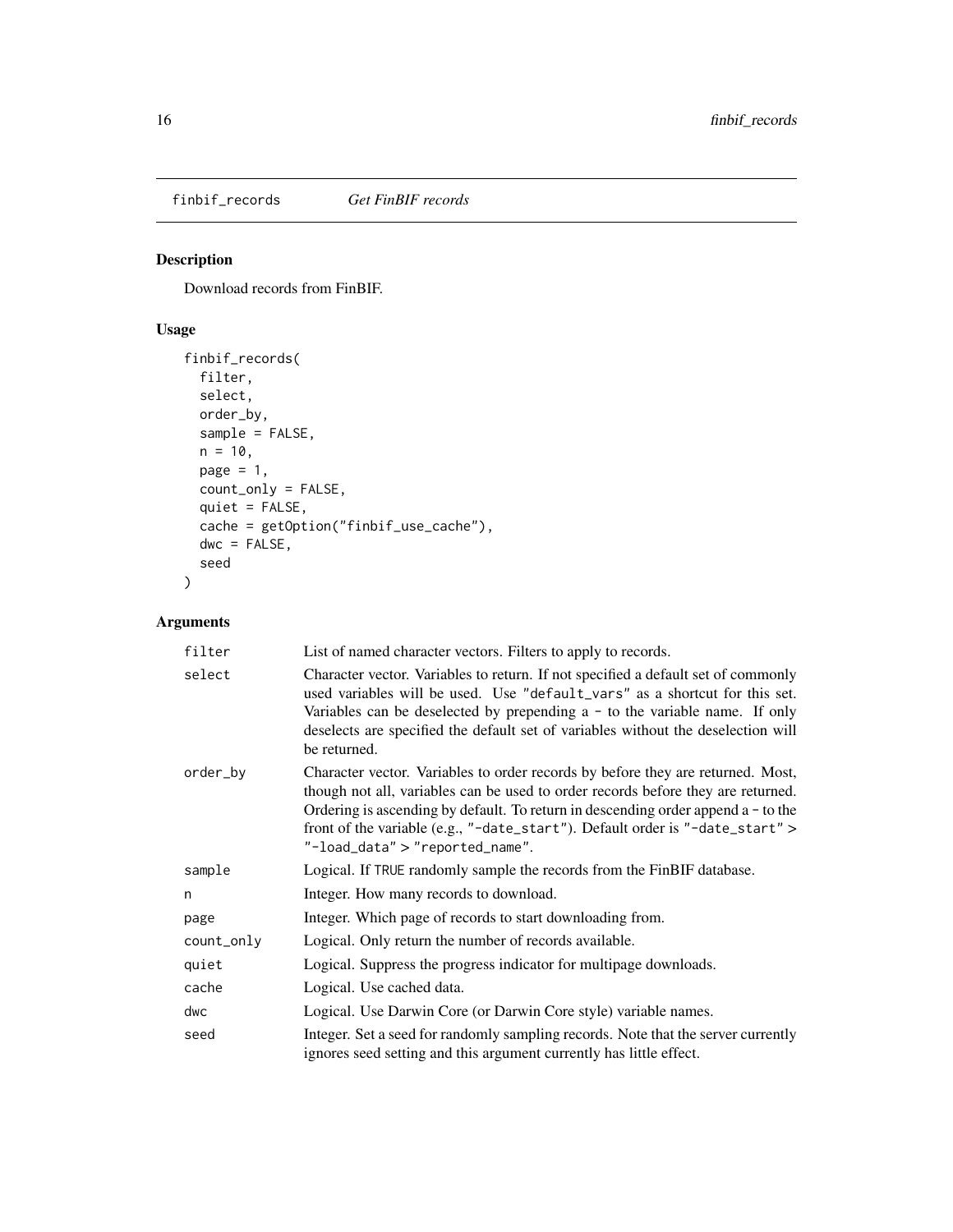# <span id="page-16-0"></span>Value

A finbif\_api or finbif\_api\_list object.

#### Examples

```
## Not run:
```

```
# Get the last 100 records from FinBIF
finbif_records(n = 100)
```

```
## End(Not run)
```
finbif\_request\_token *Get a FinBIF personal access token*

# Description

Have a personal access token for use with the FinBIF API sent to a specified email address.

#### Usage

```
finbif_request_token(email)
```
#### Arguments

email Character. The email address to which to send the API access token.

#### Value

If an access token has already been set then NULL (invisibly) if not then, invisibly, a finbif\_api object containing the response from the FinBIF server.

#### Examples

```
# Request a token for example@email.com
finbif_request_token("example@email.com")
```
## End(Not run)

## Not run: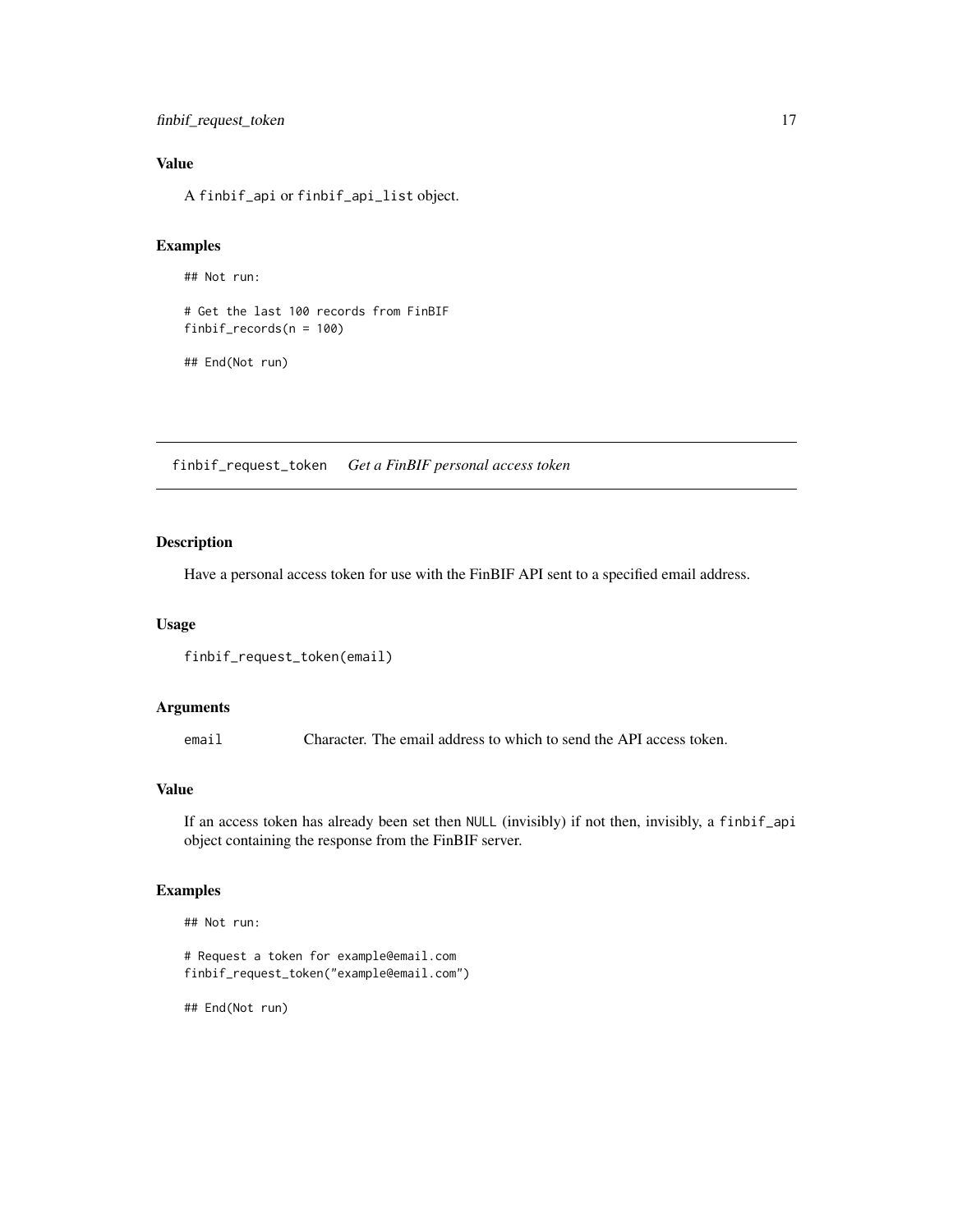<span id="page-17-1"></span><span id="page-17-0"></span>

Search the FinBIF database for taxon.

# Usage

```
finbif_taxa(
 name,
 n = 1,
 type = c("exact", "partial", "likely"),
 cache = getOption("finbif_use_cache")
)
```
# Arguments

| name  | Character. The name of a taxon to search for.                                                                            |
|-------|--------------------------------------------------------------------------------------------------------------------------|
| n     | Integer. Maximum number of matches to return. For types "exact" and "likely"<br>a maximum of one taxon will be returned. |
| type  | Character. Type of match to make. Must be one of exact, partial or likely.                                               |
| cache | Logical. Use cached data.                                                                                                |

# Value

A finbif\_api object.

# Examples

```
## Not run:
# Search for a taxon
finbif_taxa("Ursus arctos")
# Use partial matching
```
finbif\_taxa("Ursus", n = 10, "partial")

## End(Not run)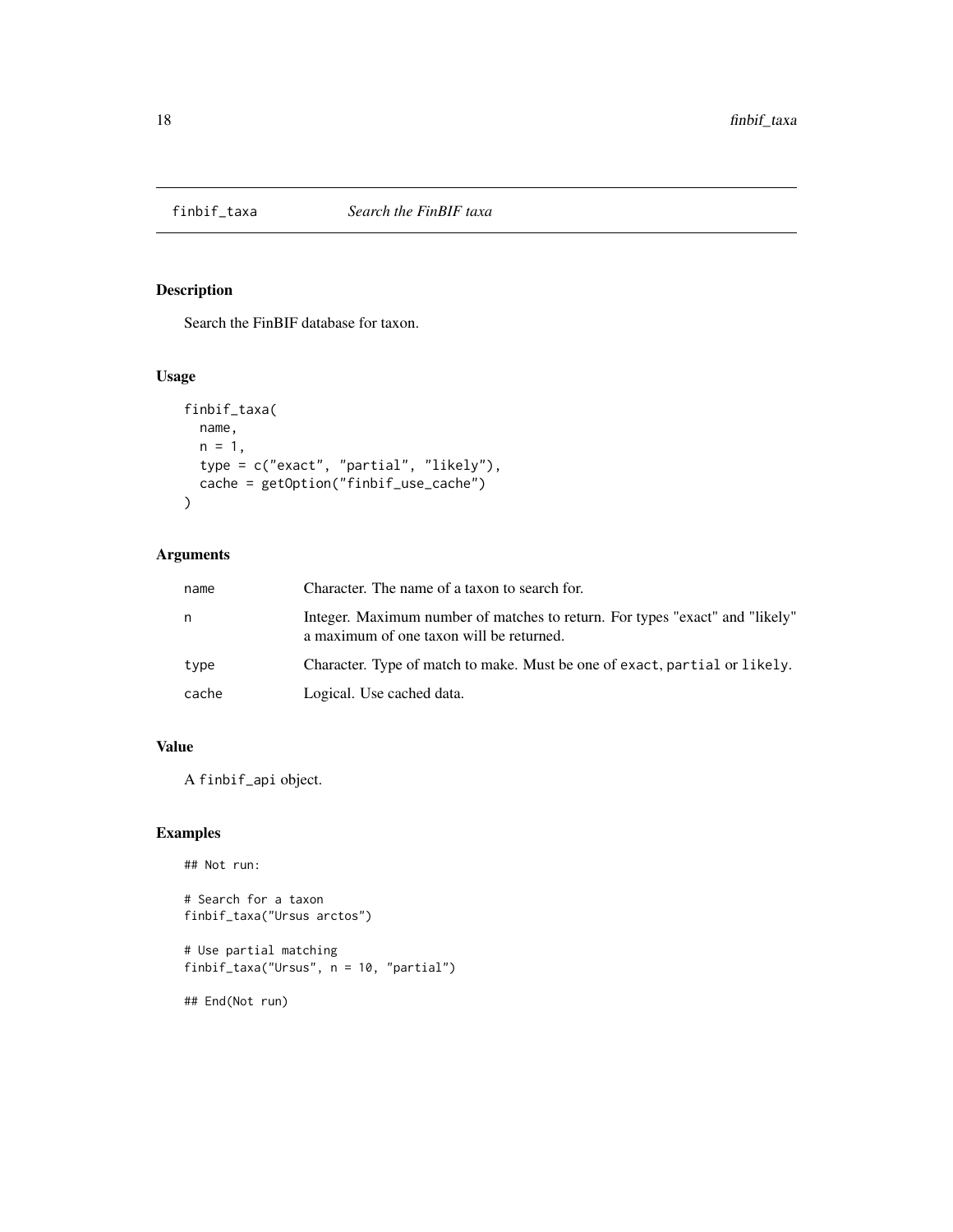<span id="page-18-0"></span>

Vertices of the Finnish border at the (approximately) 1km scale.

#### Usage

finland\_map

# Format

A list:

vertices A matrix of the vertices, in decimal degrees (WGS84) of the Finnish border at the (approximately) 1km scale.

bbox A vector of coordinates for a box bounding the Finnish border. ...

#### Source

<https://www.stat.fi/org/avoindata/paikkatietoaineistot.html>

#### Examples

```
library(finbif)
with(
 finland_map,
 {plot.new()
  plot.window(
    bbox[c(1, 3)],
     bbox[c(2, 4)],
     asp = 2.4)
  polygon(vertices)}
)
```
hist\_xy *2-Dimensional Histogram*

# Description

Compute a histogram from xy data given set of breakpoints.

#### Usage

hist\_xy(xy, breaks)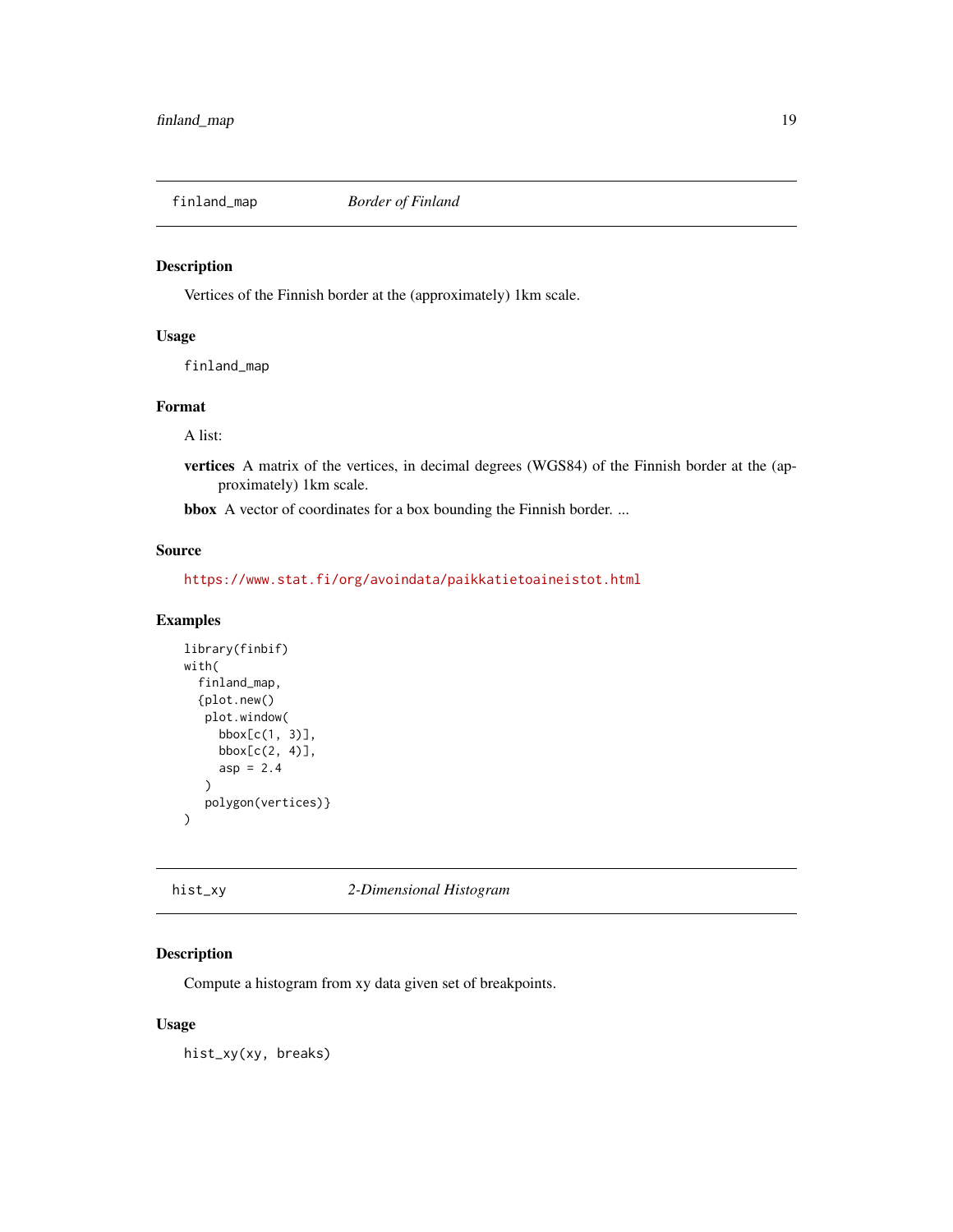# <span id="page-19-0"></span>Arguments

| XV     | Numeric. A data. frame, or object coercible to a data. frame with as. data. frame(),<br>where the columns of the data. frame are, or can be, interpreted as XY coordi-<br>nates. |
|--------|----------------------------------------------------------------------------------------------------------------------------------------------------------------------------------|
| breaks | List. A list of vectors, one for each dimension of xy, where each vector gives<br>the breakpoints between the histogram cells.                                                   |

# Value

A list with three components:

- x The X dimension breakpoints.
- y The Y dimension breakpoints.
- z A frequency table of the number of xy points in each cell.

# Examples

```
hist_xy(matrix(runif(50), 25), list(seq(0, 1, .2), seq(0, 1, .2)))
```
to\_dwc *Convert variable names to and from Darwin Core style*

# Description

Convert FinBIF native variable names to Darwin Core style variable names or vice versa.

# Usage

```
to_dwc(\ldots)
```
to\_native(...)

#### Arguments

... Character. Variable names in FinBIF native or Darwin Core style.

# Value

Character vector.

# Examples

```
to_dwc("record_id", "date_time", "scientific_name")
```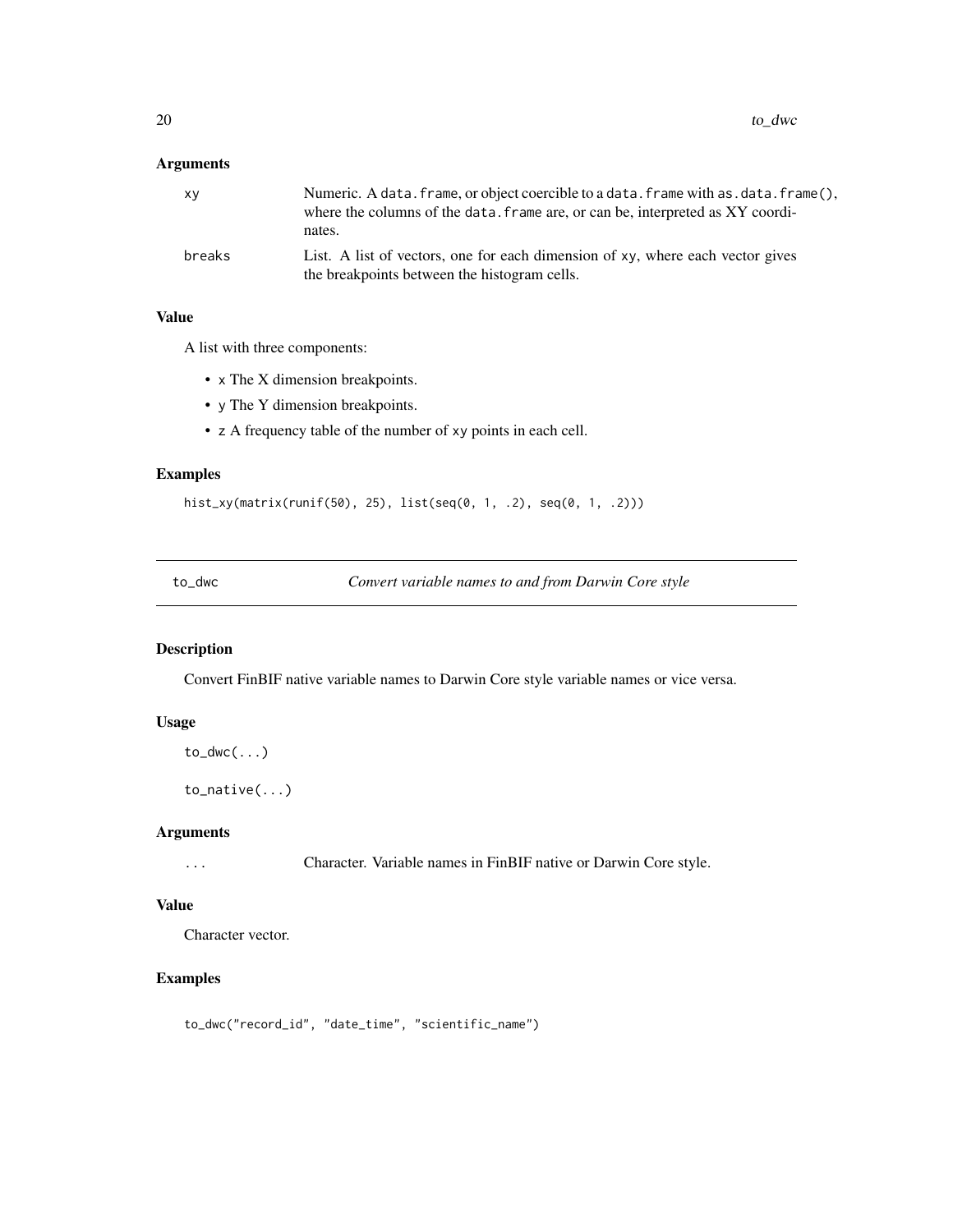<span id="page-20-0"></span>

FinBIF record variables that can be selected in a finbif occurrence search.

#### **Identifiers**

All identifiers are returned in the form of a URI. Identifiers include:

- record\_id Character. The ID of a record of organism's occurrence at a time and place.
- individual\_id Character. ID of an individual organism (e.g., a ringed bird that has been captured multiple times will have a single individual\_id and multiple record\_ids corresponding to each capture).
- event\_id Character. Event ID. An event can contain one or more records (e.g., a survey of plants at a particular location and time.)
- document\_id Character. Document ID. A set of events that share common metadata.
- form\_id Character. Form ID. The form used to create the document, event, record data.
- collection\_id Character. Collection ID. All documents, events, and records belong to a collection (e.g., a museum collection, or the datasets collected by a specific institution). Collections themselves can be part of a larger (super)collection (e.g., all the collections at a specific museum). Only the lowest level collection ID for a record is returned. Use finbif\_collections() to explore the hierarchy of collections.
- source\_id Character. Source ID. The source of the collection's data.

#### Taxa

Variables related to taxonomy of records include:

- taxon\_id Character. The taxon ID in the form of a URI.
- orig\_taxon\_id Character. The taxon ID before (if any) annotation.
- annotated\_taxon\_id Character. The new taxon ID if the record has had it's taxonomy annotated.
- reported\_taxon\_id Character. The taxon ID as originally reported by the record creator.
- scientific\_name Character. Scientific name of taxon.
- orig\_scientific\_name Character. The scientific name before (if any) annotation.
- scientific\_display\_name Character. Scientific name of taxon formatted for display (e.g., taxa with genus only will be formatted as *Genus sp.*).
- orig\_scientific\_display\_name Character. Scientific display name before (if any) annotation.
- common\_name Character. Common (vernacular) name of taxon.
- orig\_common\_name Character. Common name before (if any) annotation.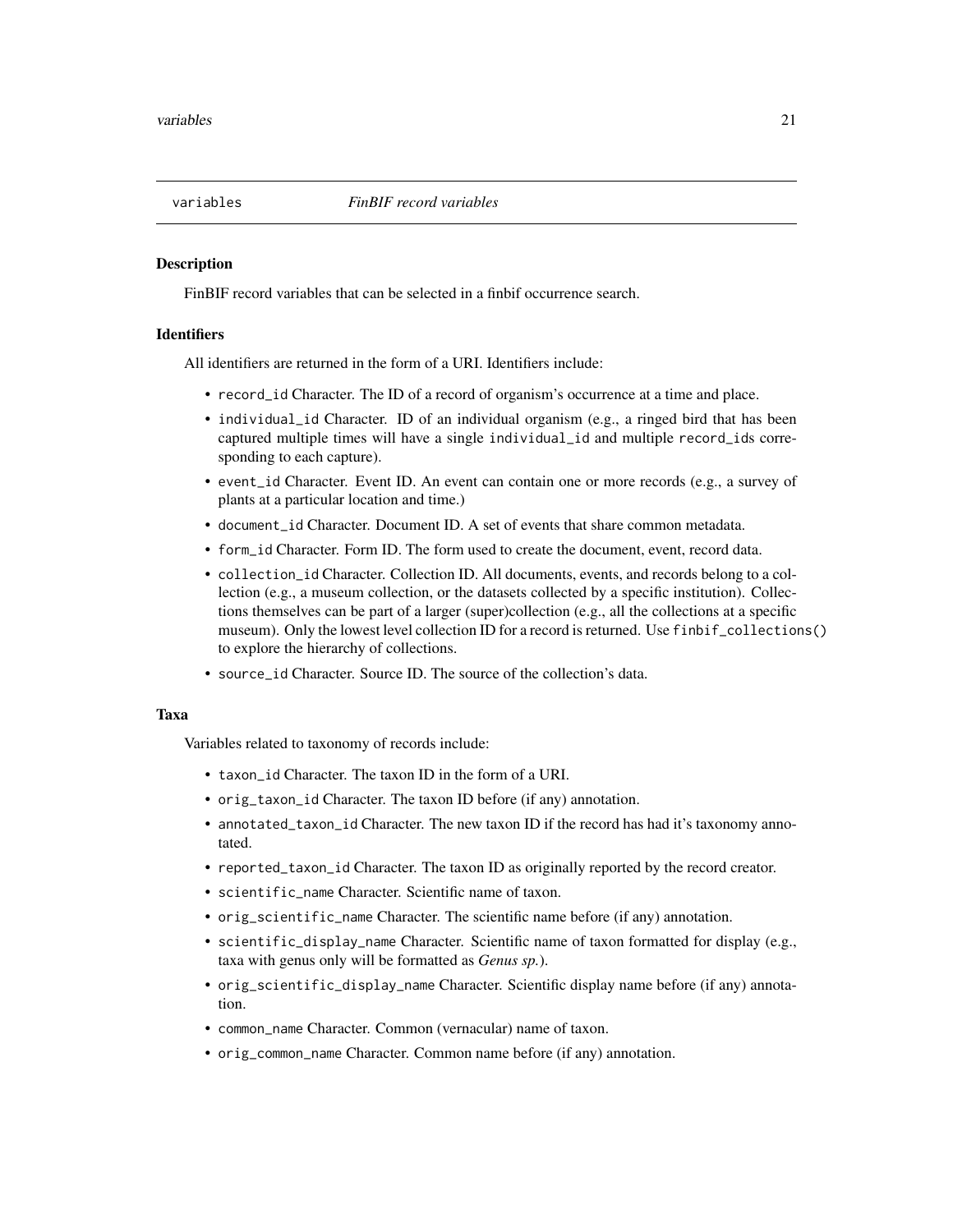- reported\_name Character. The name of the taxon as originally reported by the record creator.
- scientific\_name\_italicised Logical. Is the scientific name normally italicised (i.e., is the taxonomic rank genus or below.)
- orig\_scientific\_name\_italicised Logical. Is the original scientific name normally italicised.
- scientific\_name\_author Character. The authority for the taxon scientific name.
- orig\_scientific\_name\_author Character. The authority for the taxon scientific name before (if any) annotation.
- reported\_author Character. The authority of the taxon as originally reported by the record creator.
- taxon\_rank Character. The taxonomic rank of the taxon (in the form of a URI).
- orig\_taxon\_rank Character. The taxonomic rank of the taxon (in the form of a URI) before (if any) annotation.
- informal\_groups List. The informal taxonomic groups that the taxon belongs to (e.g., birds) in the form of URIs.
- orig\_informal\_groups List. The informal taxonomic groups that the taxon belonged to before (if any) annotation.
- reported\_informal\_groups List. The informal taxonomic groups that the taxon belongs to as reported by the record creator.
- taxon\_checklist Character. The checklist (as a URI) that that taxon is found in.
- orig\_taxon\_checklist Character. The checklist (as a URI) that that taxon was found in before (if any) annotation.
- taxon\_finnish Logical. Is the taxon considered Finnish. The definition of a Finnish taxon differs by taxonomic group?
- orig\_taxon\_finnish Logical. Was the taxon considered Finnish before (if any) annotation?

#### Abundance, sex & life history

Variables related to abundance, sex and life history include:

- abundance Integer. Number of individuals recorded or inferred from the record. Note that many records with abundance = 1 only indicate the record is of one individual and may not necessarily imply that this was the abundance at that specified place and time (e.g., a preserved museum specimen consisting of a single individual).
- {female|male}\_abundance Integer. Number of female or male individuals recorded.
- pair\_abundance Integer. Number of mating pairs recorded.
- abundance\_verbatim Character. The abundance as reported by the record creator.
- life\_stage Character. Life stage of individual(s) recorded.
- sex Character. Sex of individual(s) recorded.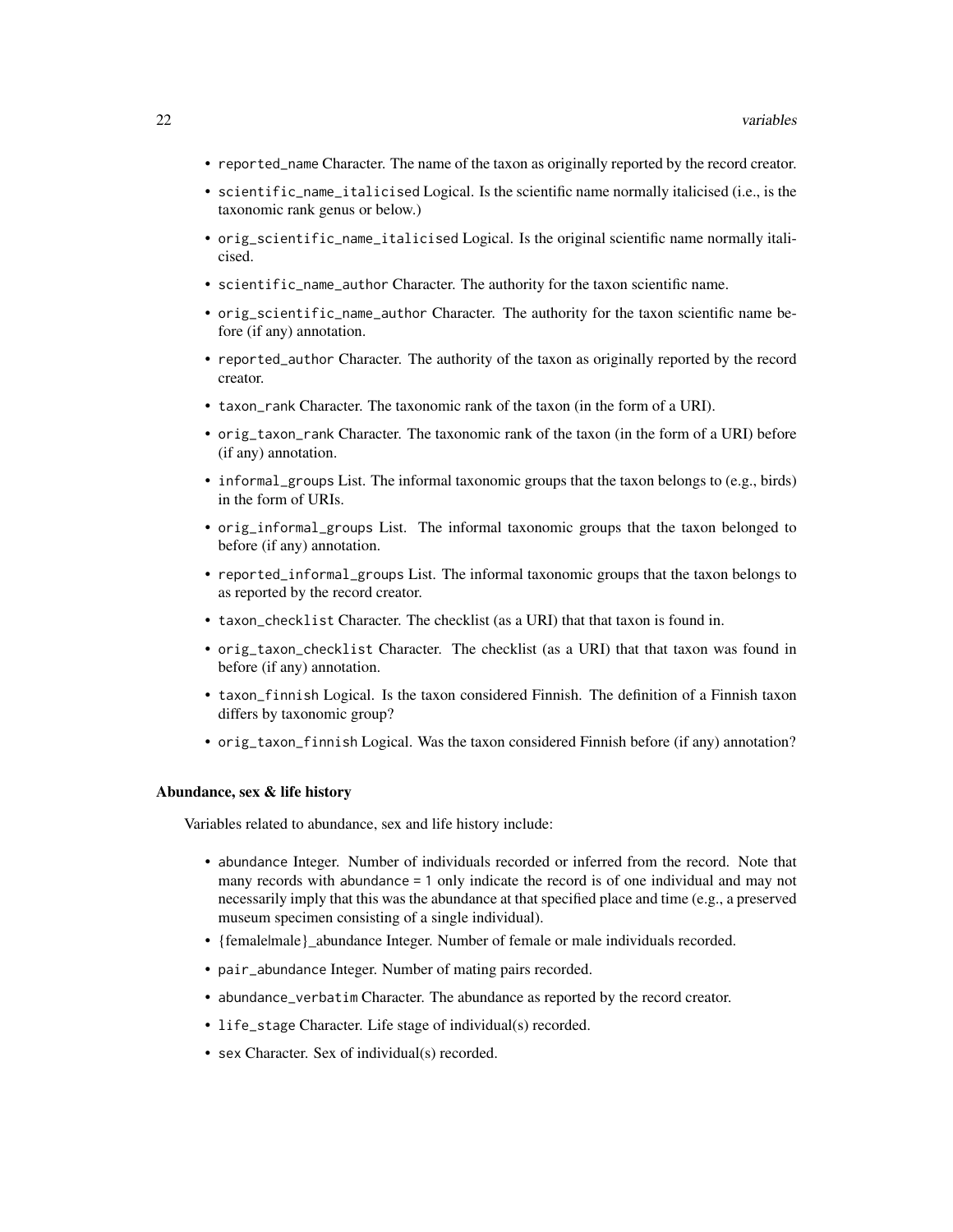#### variables 23

#### Location

Variables related to the location of records include:

- {latllon} wgs84 Numeric. Coordinates (in [WGS84](https://spatialreference.org/ref/epsg/wgs-84/) coordinate system) of the central point of a bounding box encompassing the record's geographic coverage.
- {latllon} {min|max} {euref|kkj|wgs84}. Numeric. Vertices of a bounding box encompassing the record's geographic coverage. Coordinates are available in [EUREF,](https://spatialreference.org/ref/epsg/etrs89-etrs-tm35fin/) [KKJ,](https://spatialreference.org/ref/epsg/2393/) or [WGS84.](https://spatialreference.org/ref/epsg/wgs-84/)
- coordinates\_uncertainty Integer. The horizontal distance (in meters) from the record's given coordinates describing the smallest circle containing the whole of the record's location.
- coordinates\_source Character. Source of coordinates.
- footprint {euref|kkj|wgs84} Character. Well-Known Text (WKT) representation of the geographic shape defining the location of the record in either EUREF, KKJ or WGS84 coordinate systems.
- country Character. The country of the record's location.
- province Character. The administrative area directly below the level of country. For data from Finland FinBIF uses the concept of [Biogeographical Province.](https://laji.fi/en/theme/emk) See link for details.
- municipality. Character. Administrative level below province.
- higher\_geography Character. Geographic place name that is at higher level than country.
- line\_length\_m Integer. The length of linear locations (e.g., line transect surveys).
- area\_m2 Integer. The size of record's location in meters squared.
- is\_breeding\_location Logical. Whether or not the occurrence is recorded at a known breeding location.

#### Time

Variables related to time of record include:

- date\_time POSIXct. The date and time of the recording event. This variable is computed after records are downloaded from FinBIF. Its timezone and accuracy can be controlled see finbif\_occurrence() for details.
- duration Duration. The duration of the recording event. This variable is computed after records are downloaded from FinBIF.
- date\_start Character. The date the recording event began.
- date\_end Character. The date the recording event ended.
- hour\_start Integer. The hour (24 hour time) of the day the recording event began.
- hour\_end Integer. The hour (24 hour time) of the day the recording event ended.
- minute\_start Integer. The minute of the hour the recording event began.
- minute\_end Integer. The minute of the hour the recording event started.
- ordinal\_day\_start Integer. The ordinal day of the year the recording event began.
- ordinal\_day\_end Integer. The ordinal day of the year the recording event ended
- season\_start Integer. The day of the year the recording event began. A four digit number indicating the day of the year in MMDD (%m%d) format.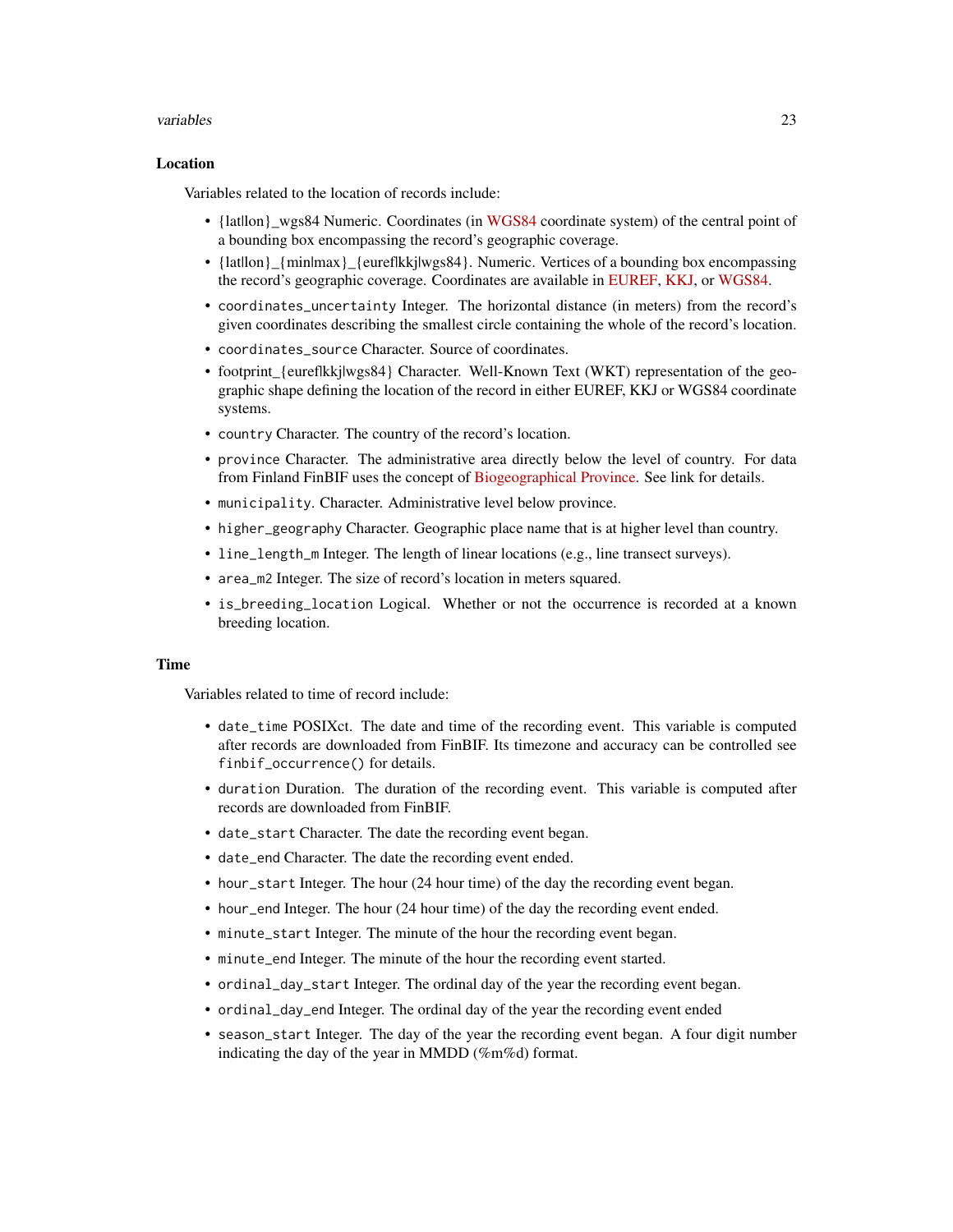- season\_end Integer. The day of the year the recording event ended. A four digit number indicating the day of the year in MMDD (%m%d) format.
- century Integer. The century during which the recording event occurred (NA if the event spans multiple centuries).
- decade Integer. The decade during which the recording event occurred (NA if the event spans multiple decades).
- year Integer. The year during which the recording event occurred (NA if the event spans multiple years).
- month Integer. The month of the year during which the recording event occurred (NA if the event spans multiple months).
- day Integer. The day of the month during which the recording event occurred (NA if the event spans multiple days).
- formatted\_date\_time Character. Date and time of the recording event formatted for display.
- date\_created Character. The date the original data was created.
- first\_load\_date Character. The date the record was first loaded into the FinBIF database.
- modified\_date Character. The most recent date the original data was modified.
- load\_date Character. The most recent date the record was loaded into the FinBIF database.

#### Data restrictions

Variables related to restricted records include:

- restriction Logical. Has the record been restricted in some way (e.g., geospatially aggregated).
- restriction\_level Character. What level of restriction has been applied to the record.
- restriction\_reasons List. List of reasons restriction has been applied.
- restriction\_reasons\_conservation Logical. Has the record been restricted for reasons of conservation.
- restriction\_reasons\_embargo Logical. Has the record been restricted due to a temporary data embargo.
- restriction\_reasons\_custom Logical. Has the record been restricted for other reasons.

#### Data quality

Variables related to the quality of records include:

- any\_issues Logical. Are there any data quality issues associated with the record, its event or document.
- reported\_taxon\_confidence Reliability of the record's taxonomic identification as reported by the original data author.
- {document|time|location|event|record}\_issue Character. Issues with record associated with its document, time, location, event, or the record itself.
- {document|time|location|event|record} issue\_message Character. Details about the issue.
- {document|time|location|event|record}\_issue\_source Character. Source determining the issue.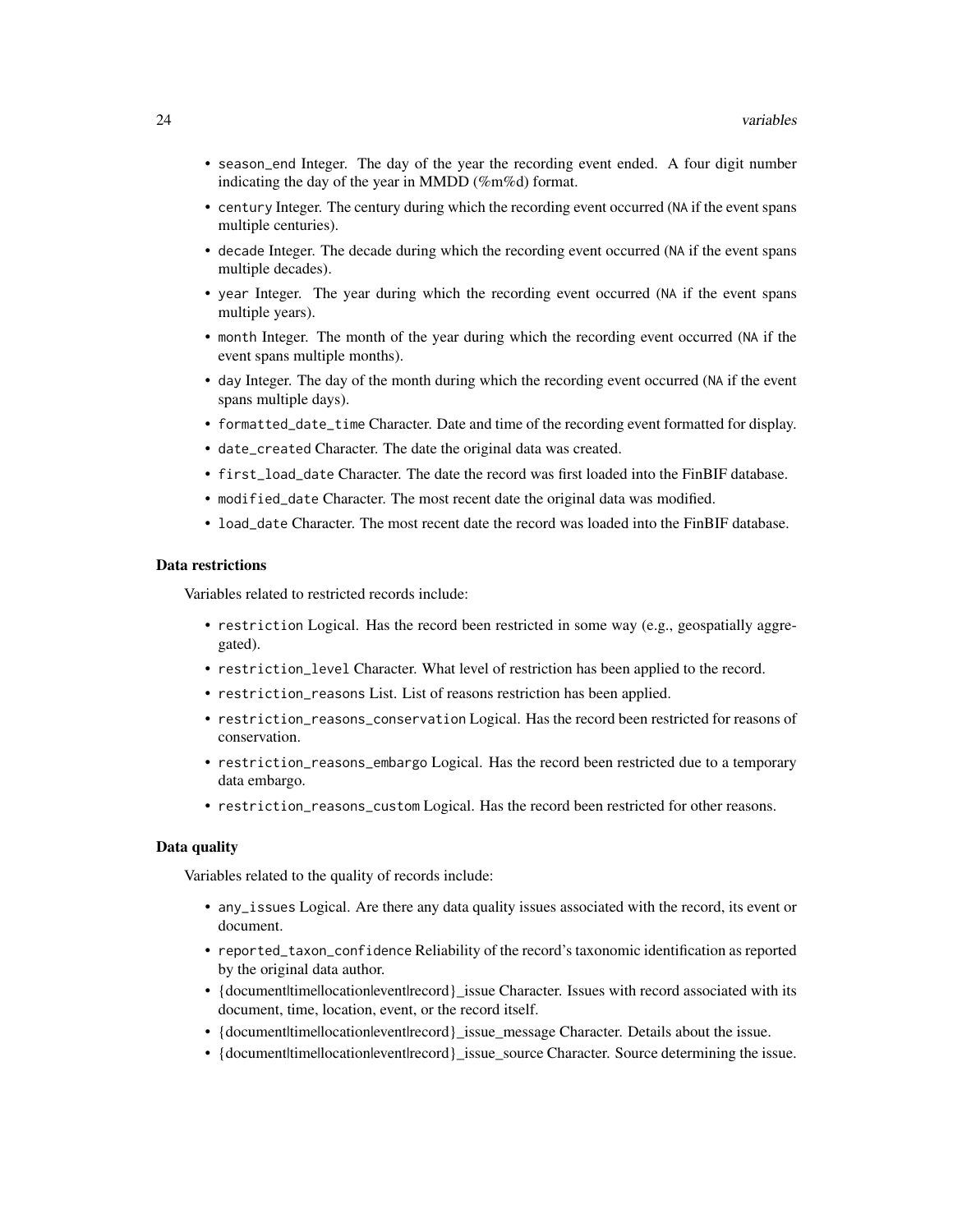#### variables 25

- requires\_verification Logical. Has the record been flagged for expert verification?
- requires\_identification Logical. Has the record been flagged for expert identification?
- record\_reliability Character. Indication of the record's reliability.
- record\_quality Character. Indication of the record's quality.

#### Misc

Other variables:

- observers\_ids List. List of observer identifiers for the record.
- determiner Character. Person who determined the taxonomic identification of the record.
- record\_basis Character. The type of or method used to obtain the record.
- superrecord\_basis Character. Higher level type of or method used to obtain the record.
- type\_specimen Logical. Whether or not the record is of a type specimen.
- is\_wild Logical. Whether or not the record is of a "wild" organism.
- license Character. The license of the data associated with the record.
- {document|event|record} notes Character. Notes associated with the document, event or record itself.
- {document|record}\_keywords List. List of keywords associated with the document or record.
- record\_annotation\_count Integer. How many annotations are associated with the record.
- sample\_count Integer. How many material samples (DNA extractions, etc., ...) are associated with the record.
- {document event here ord } media\_count Integer. How many media items (images, audio, video, etc., ...) are associated with the record's document, event or the record itself.